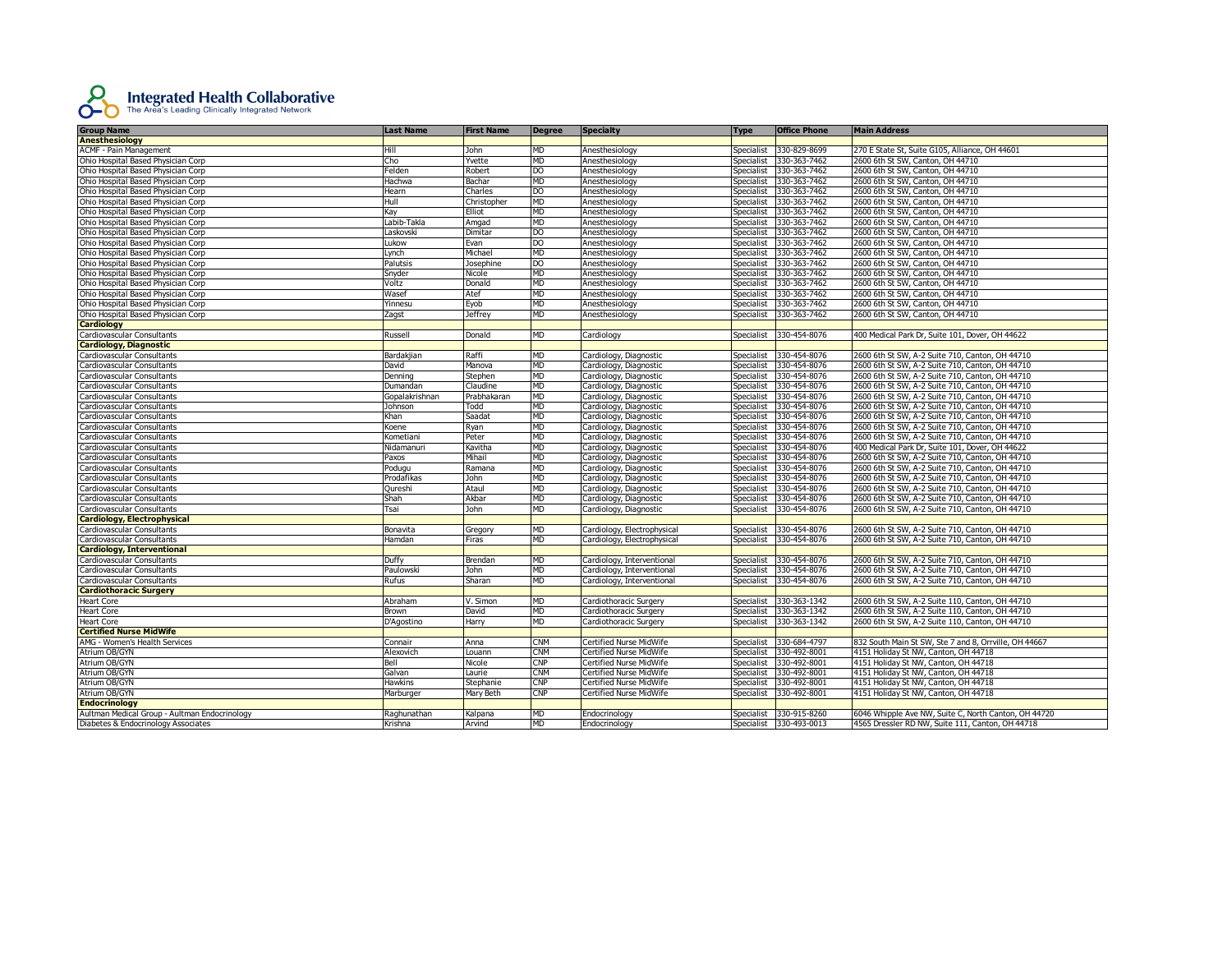

| <b>Family Medicine</b><br>Aultman Medical Group - Allison Oprandi, MD<br>Oprandi<br>Allison<br><b>MD</b><br><b>Family Medicine</b><br>Prim Care<br>330-433-1311<br>6046 Whipple Ave NW, North Canton, OH 44720<br><b>MD</b><br>330-484-2584<br>Aultman Medical Group - Canton South Medical Center<br>Dhvanchand<br>Charles<br>Family Medicine<br>Prim Care<br>4320 Cleveland Ave SE, Canton, OH 44707<br>Aultman Medical Group - Canton South Medical Center<br>Haeufgloeckner<br><sub>DO</sub><br><b>Family Medicine</b><br>Prim Care 330-484-2584<br>4320 Cleveland Ave SE, Canton, OH 44707<br>Anthony<br>Aultman Medical Group - Canton South Medical Center<br>Krusemark-Millin<br>Jennifer<br>D <sub>O</sub><br><b>Family Medicine</b><br>Prim Care<br>330-484-2584<br>4320 Cleveland Ave SE, Canton, OH 44707<br>Aultman Medical Group - Family Medicine of Alliance<br>Michael<br><b>MD</b><br><b>Family Medicine</b><br>330-596-6560<br>270 E State St, Suite 240, Alliance, OH 44601<br>Grimes<br>Prim Care<br>Aultman Medical Group - Family Medicine of Alliance<br><b>Kuentz</b><br>Duane<br><b>MD</b><br><b>Family Medicine</b><br>Prim Care<br>330-596-6560<br>270 E State St, Suite 240, Alliance, OH 44601<br>Aultman Medical Group - Family Medicine of Alliance<br>Pavlica<br>Mary<br>DO<br>Family Medicine<br>330-596-6560<br>270 E State St, Suite 240, Alliance, OH 44601<br>Prim Care<br>Aultman Medical Group - Family Medicine of Alliance<br>Singh<br>Kusum<br><b>MD</b><br><b>Family Medicine</b><br>Prim Care<br>330-596-6560<br>270 East State St, Ste 240, Alliance, OH 44601<br>Aultman Medical Group - Family Medicine of Navarre<br>DO<br>330-879-5983<br>1230 Market St NE, Navarre, OH 44662<br>Norman<br>Robert<br>Family Medicine<br>Prim Care<br><b>MD</b><br>330-499-5600<br>6512 Whipple Ave NW, North Canton, OH 44720<br>Aultman Medical Group - Family Medicine of Stark County<br>Hake<br>Susan<br><b>Family Medicine</b><br>Prim Care<br>MD<br>Aultman Medical Group - Family Medicine of Stark County<br><b>Family Medicine</b><br>Prim Care<br>330-499-5600<br>6512 Whipple Ave NW, North Canton, OH 44720<br>Haupt<br>Kathy<br><b>MD</b><br>Aultman Medical Group - Family Medicine of Stark County<br>Licause<br>Matthew<br>Family Medicine<br>Prim Care<br>330-499-5600<br>6512 Whipple Ave NW, North Canton, OH 44720<br><b>MD</b><br>Aultman Medical Group - Family Medicine of Stark County<br>Howard<br><b>Family Medicine</b><br>Prim Care<br>330-499-5600<br>6512 Whipple Ave NW, North Canton, OH 44720<br>Metzger<br>Aultman Medical Group - Family Medicine of Stark County<br>Pantelas<br>Gust<br><b>MD</b><br>Family Medicine<br>Prim Care<br>330-499-5600<br>6512 Whipple Ave NW, North Canton, OH 44720<br>g<br>330-833-8996<br>Aultman Medical Group - MedCorp<br>Davis<br>Christopher<br>Family Medicine<br>Prim Care<br>2606 Wales Ave NW, Suite A, Massillon, OH 44646<br><b>MD</b><br>Aultman Orrville Bolivar Center<br>Hillyer<br>Mark<br><b>Family Medicine</b><br>Prim Care<br>330-874-7165<br>10724 SR 212 NE, Bolivar, OH 44612<br>DO.<br>330-627-0884<br>1020 Trump Rd NW, Carrollton, OH 44615<br>Aultman Orrville Carrollton Health Center<br>Carl<br>Family Medicine<br>Prim Care<br>Fry<br>Aultman Orrville Carrollton Health Center<br>Haas<br>Mandal<br>MD<br><b>Family Medicine</b><br>Prim Care<br>330-627-0884<br>1020 Trump Rd NW, Carrollton, OH 44615<br><b>MD</b><br>Aultman Orrville Carrollton Health Center<br>Stine<br>Walter<br><b>Family Medicine</b><br>Prim Care<br>330-627-0884<br>1020 Trump Rd NW, Carrollton, OH 44615<br>D <sub>O</sub><br>Katie<br>Family Medicine<br>Prim Care<br>330-684-2015<br>830 South Main St, Orrville, OH 44667<br>Aultman Orrville Dunlap Family Physicians<br>Brenner<br><b>Buller</b><br>Brett<br>DO<br><b>Family Medicine</b><br>Prim Care<br>330-684-2015<br>129 N Wenger Rd, Dalton, OH 44618<br>Aultman Orrville Dunlap Family Physicians<br>Michael<br>330-684-2015<br>Aultman Orrville Dunlap Family Physicians<br>Halko<br>DO<br><b>Family Medicine</b><br>Prim Care<br>830 South Main St, Orrville, OH 44667<br>Robert<br>D <sub>O</sub><br><b>Family Medicine</b><br>330-684-2015<br>830 South Main St, Orrville, OH 44667<br>Aultman Orrville Dunlap Family Physicians<br>Lindsay<br>Prim Care<br>McClay<br><b>DO</b><br><b>Family Medicine</b><br>330-684-2015<br>830 South Main St, Orrville, OH 44667<br>Aultman Orrville Dunlap Family Physicians<br>Kristin<br>Prim Care<br>MD<br>330-684-2015<br>129 N Wenger Rd, Dalton, OH 44618<br>Aultman Orrville Dunlap Family Physicians<br>Murray<br>Steven<br><b>Family Medicine</b><br>Prim Care<br>MD<br><b>Family Medicine</b><br>Prim Care<br>330-684-2015<br>830 South Main St, Orrville, OH 44667<br>Aultman Orrville Dunlap Family Physicians<br>Naumoff<br>Andrew<br>D <sub>O</sub><br>330-684-2015<br>830 South Main St, Orrville, OH 44667<br>Aultman Orrville Dunlap Family Physicians<br>Romar<br>Joey<br><b>Family Medicine</b><br>Prim Care<br>D <sub>O</sub><br>Wilkins<br>Scott<br><b>Family Medicine</b><br>Prim Care<br>330-684-2015<br>830 South Main St, Orrville, OH 44667<br>Aultman Orrville Dunlap Family Physicians<br>Family Medicine, Inc.<br>Melanie<br><b>MD</b><br>Family Medicine<br>330-494-9785<br>6525 Market Ave N, Suite 101, North Canton, OH 44721<br>Mirande<br>Prim Care<br><b>MD</b><br>Jackson Family Practice<br>Anderson<br>Stanley<br><b>Family Medicine</b><br>Prim Care<br>330-966-1319<br>7072 Mears Gate, North Canton, OH 44720<br><b>MD</b><br>Family Medicine<br>330-966-1319<br>7072 Mears Gate, North Canton, OH 44720<br>Jackson Family Practice<br>Mallamaci<br>David<br>Prim Care<br><b>MD</b><br>Little Flower Family Practice<br>Johns<br>James<br><b>Family Medicine</b><br>Prim Care<br>330-455-0800<br>211 15th St NW, Canton, OH 44703<br>Partners in Family Practice, Ltd<br>DO<br><b>Family Medicine</b><br>Prim Care<br>330-478-4132<br>4048 Dressler Rd NW, Suite 203, Canton, OH 44718<br>Eisentrout<br>Tammy<br>Pinnacle Care Providers<br>Franz<br>James<br><b>DO</b><br>Family Medicine<br>Specialist<br>330-754-4431<br>4580 Stephens Cir NW, Suite 202, Canton, OH 44718<br>330-754-4431<br>Skill Doc 101, LLC<br>g<br><b>Family Medicine</b><br>4580 Stephens Circle, Suite 202, Canton, OH 44718<br>Franz<br>James<br>Specialist<br>Tuscarawas Health Center of Aultman Orrville Hospital<br>Moore<br>James<br><b>MD</b><br><b>Family Medicine</b><br>Prim Care<br>330-364-8889<br>603 Monroe St, Dover, OH 44622<br>Tuscarawas Health Center of Aultman Orrville Hospital<br><b>Family Medicine</b><br>330-364-8889<br>603 Monroe St, Dover, OH 44622<br>Telquist<br>Keely<br>MD<br>Prim Care<br>Gastroenterology<br><b>ACMF - Gastroenterology</b><br><b>MD</b><br>330-829-0951<br>Hlivko<br>Jonathan<br>Gastroenterology<br>Specialist<br>270 E State St, Suite G110, Alliance, OH 44601<br>Gastroenterology & Hepatology Specialists Inc<br>Fahmy<br>Nabil<br><b>MD</b><br>Gastroenterology<br>Specialist<br>330-305-2020<br>4360 Fulton Dr NW, Suite B, Canton, OH 44718<br><b>MD</b><br>Specialist<br>330-305-2020<br>4360 Fulton Dr NW, Suite B, Canton, OH 44718<br>Gastroenterology & Hepatology Specialists Inc<br>Kamel<br>Sameh<br>Gastroenterology<br>Gastroenterology & Hepatology Specialists Inc<br>Kiao<br>Zuoliang<br><b>MD</b><br>Specialist<br>330-305-2020<br>4360 Fulton Dr NW, Suite B, Canton, OH 44718<br>Gastroenterology<br><b>MD</b><br>Congeni<br>Jonathan<br>330-455-5011<br>2726 Fulton Dr NW, Canton, OH 44708<br>Gastroenterology Specialists, Inc.<br>Gastroenterology<br>Specialist<br>Gastroenterology Specialists, Inc.<br>Khullar<br>Sanjiv<br>MD<br>330-455-5011<br>2726 Fulton Dr NW, Canton, OH 44708<br>Gastroenterology<br>Specialist<br>MD<br>330-455-5011<br>Gastroenterology Specialists, Inc.<br>Podugu<br>Amareshwar<br>Gastroenterology<br>Specialist<br>2726 Fulton Dr NW, Canton, OH 44708<br>Gastroenterology Specialists, Inc.<br>MD<br>Gastroenterology<br><b>Specialist</b><br>330-455-5011<br>2726 Fulton Dr NW, Canton, OH 44708<br>Yung<br>Kenny<br><b>General Surgery</b><br>330-823-8452<br><b>ACMF - General Surgery</b><br>Hudzik<br>Paul<br>DO<br>Specialist<br>270 E State St, Suite 120, Alliance, OH 44601<br>General Surgery<br><b>ACMF - General Surgery</b><br>Mitchell<br>Daniel<br><b>MD</b><br>General Surgery<br>Specialist<br>330-823-8452<br>200 E State St, Alliance, OH 44601<br>Shilad<br><b>MD</b><br>330-363-6281<br>2600 Sixth St SW, Canton, OH 44710<br>Aultman Breast Surgery<br>Sabrina<br>General Surgery<br><b>Specialist</b><br><b>MD</b><br>330-453-4300<br>2600 Tuscarawas St W, Suite 600, Canton, OH 44708<br>Aultman General Surgery<br>Beach<br>Elsworth<br><b>General Surgery</b><br>Specialist<br>330-453-4300<br>Aultman General Surgery<br>Biscont<br>Nicholas<br>MD<br>General Surgery<br>Specialist<br>2600 Tuscarawas St W, Suite 600, Canton, OH 44708<br><b>MD</b><br>330-453-4300<br>2600 Tuscarawas St W, Suite 600, Canton, OH 44708<br>Aultman General Surgery<br>Borth<br>Dean<br>General Surgery<br>Specialist<br>Kelly<br>MD<br>Steven<br>General Surgery<br>330-453-4300<br>2600 Tuscarawas St W, Suite 600, Canton, OH 44708<br>Aultman General Surgery<br>Specialist<br><b>Aultman General Surgery</b><br>Lafferty<br>Mark<br>MD<br><b>General Surgery</b><br>Specialist<br>330-837-8300<br>2037 Wales Rd NE, Ste 110, Massillon, OH 44646<br>MD<br>Nicholas<br>General Surgery<br>Specialist<br>330-453-4300<br>2600 Tuscarawas St W, Suite 600, Canton, OH 44708<br>Aultman General Surgery<br>Roberts<br>Aultman General Surgery<br>Saadey<br>loseph<br><b>MD</b><br><b>General Surgery</b><br>Specialist<br>330-455-8000<br>2600 Tuscarawas St W, Suite 620, Canton, OH 44708<br>D <sub>O</sub><br>330-455-8000<br>Aultman General Surgery<br>Richard<br>General Surgery<br>Specialist<br>2600 Tuscarawas St W, Suite 620, Canton, OH 44708<br>Stjernholm<br><b>Geriatrics</b><br>330-492-7171<br><b>Bethany Medical Center</b><br>Elizabeth<br>626 34th St NW, Canton, OH 44709<br>Baum<br><b>MD</b><br>Geriatrics<br>Specialist<br><b>Gynecology</b><br><b>Total Women's Care</b><br>Ramaiah<br>Priyabala<br><b>MD</b><br>Gynecology<br>Specialist<br>330-452-9900<br>1445 Harrison Ave NW, Suite 302, Canton, OH 44708<br><b>Hematology/Oncology</b><br>Aultman Alliance Hematology & Oncology<br><b>DO</b><br>Specialist 330-596-6050<br>200 East State Street, Alliance, OH 44601<br>Iqbal<br>Amir<br>Hematology/Oncology | <b>Group Name</b> | <b>Last Name</b> | <b>First Name</b> | <b>Degree</b> | <b>Specialty</b> | <b>Type</b> | <b>Office Phone</b> | <b>Main Address</b> |
|----------------------------------------------------------------------------------------------------------------------------------------------------------------------------------------------------------------------------------------------------------------------------------------------------------------------------------------------------------------------------------------------------------------------------------------------------------------------------------------------------------------------------------------------------------------------------------------------------------------------------------------------------------------------------------------------------------------------------------------------------------------------------------------------------------------------------------------------------------------------------------------------------------------------------------------------------------------------------------------------------------------------------------------------------------------------------------------------------------------------------------------------------------------------------------------------------------------------------------------------------------------------------------------------------------------------------------------------------------------------------------------------------------------------------------------------------------------------------------------------------------------------------------------------------------------------------------------------------------------------------------------------------------------------------------------------------------------------------------------------------------------------------------------------------------------------------------------------------------------------------------------------------------------------------------------------------------------------------------------------------------------------------------------------------------------------------------------------------------------------------------------------------------------------------------------------------------------------------------------------------------------------------------------------------------------------------------------------------------------------------------------------------------------------------------------------------------------------------------------------------------------------------------------------------------------------------------------------------------------------------------------------------------------------------------------------------------------------------------------------------------------------------------------------------------------------------------------------------------------------------------------------------------------------------------------------------------------------------------------------------------------------------------------------------------------------------------------------------------------------------------------------------------------------------------------------------------------------------------------------------------------------------------------------------------------------------------------------------------------------------------------------------------------------------------------------------------------------------------------------------------------------------------------------------------------------------------------------------------------------------------------------------------------------------------------------------------------------------------------------------------------------------------------------------------------------------------------------------------------------------------------------------------------------------------------------------------------------------------------------------------------------------------------------------------------------------------------------------------------------------------------------------------------------------------------------------------------------------------------------------------------------------------------------------------------------------------------------------------------------------------------------------------------------------------------------------------------------------------------------------------------------------------------------------------------------------------------------------------------------------------------------------------------------------------------------------------------------------------------------------------------------------------------------------------------------------------------------------------------------------------------------------------------------------------------------------------------------------------------------------------------------------------------------------------------------------------------------------------------------------------------------------------------------------------------------------------------------------------------------------------------------------------------------------------------------------------------------------------------------------------------------------------------------------------------------------------------------------------------------------------------------------------------------------------------------------------------------------------------------------------------------------------------------------------------------------------------------------------------------------------------------------------------------------------------------------------------------------------------------------------------------------------------------------------------------------------------------------------------------------------------------------------------------------------------------------------------------------------------------------------------------------------------------------------------------------------------------------------------------------------------------------------------------------------------------------------------------------------------------------------------------------------------------------------------------------------------------------------------------------------------------------------------------------------------------------------------------------------------------------------------------------------------------------------------------------------------------------------------------------------------------------------------------------------------------------------------------------------------------------------------------------------------------------------------------------------------------------------------------------------------------------------------------------------------------------------------------------------------------------------------------------------------------------------------------------------------------------------------------------------------------------------------------------------------------------------------------------------------------------------------------------------------------------------------------------------------------------------------------------------------------------------------------------------------------------------------------------------------------------------------------------------------------------------------------------------------------------------------------------------------------------------------------------------------------------------------------------------------------------------------------------------------------------------------------------------------------------------------------------------------------------------------------------------------------------------------------------------------------------------------------------------------------------------------------------------------------------------------------------------------------------------------------------------------------------------------------------------------------------------------------------------------------------------------------------------------------------------------------------------------------------------------------------------------------------------------------------------------------------------------------------------------------------------------------------------------------------------------------------------------------------------------------------------------------------------------------------------------------------------------------------------------------------------------------------------------------------------------------------------------------------------------------------------------------------------------------------------------------------------------------------------------------------------------------------------------------------------------------------------------------------------------------------------------------------------------------------------------------------------------------------------------------------------------------------------------------------------------------------------------------------------------------------------------------------------------------------------------------------------------------------------------------------------------------------------------------------------------------------------------------------------------------------------------------------------------------------------------------------------------------------------------------------------------------------------------------------------------------------------------------------------------------------------------------------------------------------------------------------------------------------------------------------------------------------------------------------------------------------------------------------------------------------------------------------------------------------------------------------------------------------------------------------------------------------------------------------------------------------------------------------------------------------------------------------------------------------------------------------|-------------------|------------------|-------------------|---------------|------------------|-------------|---------------------|---------------------|
|                                                                                                                                                                                                                                                                                                                                                                                                                                                                                                                                                                                                                                                                                                                                                                                                                                                                                                                                                                                                                                                                                                                                                                                                                                                                                                                                                                                                                                                                                                                                                                                                                                                                                                                                                                                                                                                                                                                                                                                                                                                                                                                                                                                                                                                                                                                                                                                                                                                                                                                                                                                                                                                                                                                                                                                                                                                                                                                                                                                                                                                                                                                                                                                                                                                                                                                                                                                                                                                                                                                                                                                                                                                                                                                                                                                                                                                                                                                                                                                                                                                                                                                                                                                                                                                                                                                                                                                                                                                                                                                                                                                                                                                                                                                                                                                                                                                                                                                                                                                                                                                                                                                                                                                                                                                                                                                                                                                                                                                                                                                                                                                                                                                                                                                                                                                                                                                                                                                                                                                                                                                                                                                                                                                                                                                                                                                                                                                                                                                                                                                                                                                                                                                                                                                                                                                                                                                                                                                                                                                                                                                                                                                                                                                                                                                                                                                                                                                                                                                                                                                                                                                                                                                                                                                                                                                                                                                                                                                                                                                                                                                                                                                                                                                                                                                                                                                                                                                                                                                                                                                                                                                                                                                                                                                                                                                                                                                                                                                                                                                                                                                                                                                                                                                                                                                                                                                                                                                                                                                                                                                                                                                                                                                                                                                                                                                                                                                                                                                                                                                                                                                                                                                                                                                                                                                                                                                                                                                                                                                                                                                                                                                                                            |                   |                  |                   |               |                  |             |                     |                     |
|                                                                                                                                                                                                                                                                                                                                                                                                                                                                                                                                                                                                                                                                                                                                                                                                                                                                                                                                                                                                                                                                                                                                                                                                                                                                                                                                                                                                                                                                                                                                                                                                                                                                                                                                                                                                                                                                                                                                                                                                                                                                                                                                                                                                                                                                                                                                                                                                                                                                                                                                                                                                                                                                                                                                                                                                                                                                                                                                                                                                                                                                                                                                                                                                                                                                                                                                                                                                                                                                                                                                                                                                                                                                                                                                                                                                                                                                                                                                                                                                                                                                                                                                                                                                                                                                                                                                                                                                                                                                                                                                                                                                                                                                                                                                                                                                                                                                                                                                                                                                                                                                                                                                                                                                                                                                                                                                                                                                                                                                                                                                                                                                                                                                                                                                                                                                                                                                                                                                                                                                                                                                                                                                                                                                                                                                                                                                                                                                                                                                                                                                                                                                                                                                                                                                                                                                                                                                                                                                                                                                                                                                                                                                                                                                                                                                                                                                                                                                                                                                                                                                                                                                                                                                                                                                                                                                                                                                                                                                                                                                                                                                                                                                                                                                                                                                                                                                                                                                                                                                                                                                                                                                                                                                                                                                                                                                                                                                                                                                                                                                                                                                                                                                                                                                                                                                                                                                                                                                                                                                                                                                                                                                                                                                                                                                                                                                                                                                                                                                                                                                                                                                                                                                                                                                                                                                                                                                                                                                                                                                                                                                                                                                                            |                   |                  |                   |               |                  |             |                     |                     |
|                                                                                                                                                                                                                                                                                                                                                                                                                                                                                                                                                                                                                                                                                                                                                                                                                                                                                                                                                                                                                                                                                                                                                                                                                                                                                                                                                                                                                                                                                                                                                                                                                                                                                                                                                                                                                                                                                                                                                                                                                                                                                                                                                                                                                                                                                                                                                                                                                                                                                                                                                                                                                                                                                                                                                                                                                                                                                                                                                                                                                                                                                                                                                                                                                                                                                                                                                                                                                                                                                                                                                                                                                                                                                                                                                                                                                                                                                                                                                                                                                                                                                                                                                                                                                                                                                                                                                                                                                                                                                                                                                                                                                                                                                                                                                                                                                                                                                                                                                                                                                                                                                                                                                                                                                                                                                                                                                                                                                                                                                                                                                                                                                                                                                                                                                                                                                                                                                                                                                                                                                                                                                                                                                                                                                                                                                                                                                                                                                                                                                                                                                                                                                                                                                                                                                                                                                                                                                                                                                                                                                                                                                                                                                                                                                                                                                                                                                                                                                                                                                                                                                                                                                                                                                                                                                                                                                                                                                                                                                                                                                                                                                                                                                                                                                                                                                                                                                                                                                                                                                                                                                                                                                                                                                                                                                                                                                                                                                                                                                                                                                                                                                                                                                                                                                                                                                                                                                                                                                                                                                                                                                                                                                                                                                                                                                                                                                                                                                                                                                                                                                                                                                                                                                                                                                                                                                                                                                                                                                                                                                                                                                                                                                            |                   |                  |                   |               |                  |             |                     |                     |
|                                                                                                                                                                                                                                                                                                                                                                                                                                                                                                                                                                                                                                                                                                                                                                                                                                                                                                                                                                                                                                                                                                                                                                                                                                                                                                                                                                                                                                                                                                                                                                                                                                                                                                                                                                                                                                                                                                                                                                                                                                                                                                                                                                                                                                                                                                                                                                                                                                                                                                                                                                                                                                                                                                                                                                                                                                                                                                                                                                                                                                                                                                                                                                                                                                                                                                                                                                                                                                                                                                                                                                                                                                                                                                                                                                                                                                                                                                                                                                                                                                                                                                                                                                                                                                                                                                                                                                                                                                                                                                                                                                                                                                                                                                                                                                                                                                                                                                                                                                                                                                                                                                                                                                                                                                                                                                                                                                                                                                                                                                                                                                                                                                                                                                                                                                                                                                                                                                                                                                                                                                                                                                                                                                                                                                                                                                                                                                                                                                                                                                                                                                                                                                                                                                                                                                                                                                                                                                                                                                                                                                                                                                                                                                                                                                                                                                                                                                                                                                                                                                                                                                                                                                                                                                                                                                                                                                                                                                                                                                                                                                                                                                                                                                                                                                                                                                                                                                                                                                                                                                                                                                                                                                                                                                                                                                                                                                                                                                                                                                                                                                                                                                                                                                                                                                                                                                                                                                                                                                                                                                                                                                                                                                                                                                                                                                                                                                                                                                                                                                                                                                                                                                                                                                                                                                                                                                                                                                                                                                                                                                                                                                                                                            |                   |                  |                   |               |                  |             |                     |                     |
|                                                                                                                                                                                                                                                                                                                                                                                                                                                                                                                                                                                                                                                                                                                                                                                                                                                                                                                                                                                                                                                                                                                                                                                                                                                                                                                                                                                                                                                                                                                                                                                                                                                                                                                                                                                                                                                                                                                                                                                                                                                                                                                                                                                                                                                                                                                                                                                                                                                                                                                                                                                                                                                                                                                                                                                                                                                                                                                                                                                                                                                                                                                                                                                                                                                                                                                                                                                                                                                                                                                                                                                                                                                                                                                                                                                                                                                                                                                                                                                                                                                                                                                                                                                                                                                                                                                                                                                                                                                                                                                                                                                                                                                                                                                                                                                                                                                                                                                                                                                                                                                                                                                                                                                                                                                                                                                                                                                                                                                                                                                                                                                                                                                                                                                                                                                                                                                                                                                                                                                                                                                                                                                                                                                                                                                                                                                                                                                                                                                                                                                                                                                                                                                                                                                                                                                                                                                                                                                                                                                                                                                                                                                                                                                                                                                                                                                                                                                                                                                                                                                                                                                                                                                                                                                                                                                                                                                                                                                                                                                                                                                                                                                                                                                                                                                                                                                                                                                                                                                                                                                                                                                                                                                                                                                                                                                                                                                                                                                                                                                                                                                                                                                                                                                                                                                                                                                                                                                                                                                                                                                                                                                                                                                                                                                                                                                                                                                                                                                                                                                                                                                                                                                                                                                                                                                                                                                                                                                                                                                                                                                                                                                                                            |                   |                  |                   |               |                  |             |                     |                     |
|                                                                                                                                                                                                                                                                                                                                                                                                                                                                                                                                                                                                                                                                                                                                                                                                                                                                                                                                                                                                                                                                                                                                                                                                                                                                                                                                                                                                                                                                                                                                                                                                                                                                                                                                                                                                                                                                                                                                                                                                                                                                                                                                                                                                                                                                                                                                                                                                                                                                                                                                                                                                                                                                                                                                                                                                                                                                                                                                                                                                                                                                                                                                                                                                                                                                                                                                                                                                                                                                                                                                                                                                                                                                                                                                                                                                                                                                                                                                                                                                                                                                                                                                                                                                                                                                                                                                                                                                                                                                                                                                                                                                                                                                                                                                                                                                                                                                                                                                                                                                                                                                                                                                                                                                                                                                                                                                                                                                                                                                                                                                                                                                                                                                                                                                                                                                                                                                                                                                                                                                                                                                                                                                                                                                                                                                                                                                                                                                                                                                                                                                                                                                                                                                                                                                                                                                                                                                                                                                                                                                                                                                                                                                                                                                                                                                                                                                                                                                                                                                                                                                                                                                                                                                                                                                                                                                                                                                                                                                                                                                                                                                                                                                                                                                                                                                                                                                                                                                                                                                                                                                                                                                                                                                                                                                                                                                                                                                                                                                                                                                                                                                                                                                                                                                                                                                                                                                                                                                                                                                                                                                                                                                                                                                                                                                                                                                                                                                                                                                                                                                                                                                                                                                                                                                                                                                                                                                                                                                                                                                                                                                                                                                                            |                   |                  |                   |               |                  |             |                     |                     |
|                                                                                                                                                                                                                                                                                                                                                                                                                                                                                                                                                                                                                                                                                                                                                                                                                                                                                                                                                                                                                                                                                                                                                                                                                                                                                                                                                                                                                                                                                                                                                                                                                                                                                                                                                                                                                                                                                                                                                                                                                                                                                                                                                                                                                                                                                                                                                                                                                                                                                                                                                                                                                                                                                                                                                                                                                                                                                                                                                                                                                                                                                                                                                                                                                                                                                                                                                                                                                                                                                                                                                                                                                                                                                                                                                                                                                                                                                                                                                                                                                                                                                                                                                                                                                                                                                                                                                                                                                                                                                                                                                                                                                                                                                                                                                                                                                                                                                                                                                                                                                                                                                                                                                                                                                                                                                                                                                                                                                                                                                                                                                                                                                                                                                                                                                                                                                                                                                                                                                                                                                                                                                                                                                                                                                                                                                                                                                                                                                                                                                                                                                                                                                                                                                                                                                                                                                                                                                                                                                                                                                                                                                                                                                                                                                                                                                                                                                                                                                                                                                                                                                                                                                                                                                                                                                                                                                                                                                                                                                                                                                                                                                                                                                                                                                                                                                                                                                                                                                                                                                                                                                                                                                                                                                                                                                                                                                                                                                                                                                                                                                                                                                                                                                                                                                                                                                                                                                                                                                                                                                                                                                                                                                                                                                                                                                                                                                                                                                                                                                                                                                                                                                                                                                                                                                                                                                                                                                                                                                                                                                                                                                                                                                            |                   |                  |                   |               |                  |             |                     |                     |
|                                                                                                                                                                                                                                                                                                                                                                                                                                                                                                                                                                                                                                                                                                                                                                                                                                                                                                                                                                                                                                                                                                                                                                                                                                                                                                                                                                                                                                                                                                                                                                                                                                                                                                                                                                                                                                                                                                                                                                                                                                                                                                                                                                                                                                                                                                                                                                                                                                                                                                                                                                                                                                                                                                                                                                                                                                                                                                                                                                                                                                                                                                                                                                                                                                                                                                                                                                                                                                                                                                                                                                                                                                                                                                                                                                                                                                                                                                                                                                                                                                                                                                                                                                                                                                                                                                                                                                                                                                                                                                                                                                                                                                                                                                                                                                                                                                                                                                                                                                                                                                                                                                                                                                                                                                                                                                                                                                                                                                                                                                                                                                                                                                                                                                                                                                                                                                                                                                                                                                                                                                                                                                                                                                                                                                                                                                                                                                                                                                                                                                                                                                                                                                                                                                                                                                                                                                                                                                                                                                                                                                                                                                                                                                                                                                                                                                                                                                                                                                                                                                                                                                                                                                                                                                                                                                                                                                                                                                                                                                                                                                                                                                                                                                                                                                                                                                                                                                                                                                                                                                                                                                                                                                                                                                                                                                                                                                                                                                                                                                                                                                                                                                                                                                                                                                                                                                                                                                                                                                                                                                                                                                                                                                                                                                                                                                                                                                                                                                                                                                                                                                                                                                                                                                                                                                                                                                                                                                                                                                                                                                                                                                                                                            |                   |                  |                   |               |                  |             |                     |                     |
|                                                                                                                                                                                                                                                                                                                                                                                                                                                                                                                                                                                                                                                                                                                                                                                                                                                                                                                                                                                                                                                                                                                                                                                                                                                                                                                                                                                                                                                                                                                                                                                                                                                                                                                                                                                                                                                                                                                                                                                                                                                                                                                                                                                                                                                                                                                                                                                                                                                                                                                                                                                                                                                                                                                                                                                                                                                                                                                                                                                                                                                                                                                                                                                                                                                                                                                                                                                                                                                                                                                                                                                                                                                                                                                                                                                                                                                                                                                                                                                                                                                                                                                                                                                                                                                                                                                                                                                                                                                                                                                                                                                                                                                                                                                                                                                                                                                                                                                                                                                                                                                                                                                                                                                                                                                                                                                                                                                                                                                                                                                                                                                                                                                                                                                                                                                                                                                                                                                                                                                                                                                                                                                                                                                                                                                                                                                                                                                                                                                                                                                                                                                                                                                                                                                                                                                                                                                                                                                                                                                                                                                                                                                                                                                                                                                                                                                                                                                                                                                                                                                                                                                                                                                                                                                                                                                                                                                                                                                                                                                                                                                                                                                                                                                                                                                                                                                                                                                                                                                                                                                                                                                                                                                                                                                                                                                                                                                                                                                                                                                                                                                                                                                                                                                                                                                                                                                                                                                                                                                                                                                                                                                                                                                                                                                                                                                                                                                                                                                                                                                                                                                                                                                                                                                                                                                                                                                                                                                                                                                                                                                                                                                                                            |                   |                  |                   |               |                  |             |                     |                     |
|                                                                                                                                                                                                                                                                                                                                                                                                                                                                                                                                                                                                                                                                                                                                                                                                                                                                                                                                                                                                                                                                                                                                                                                                                                                                                                                                                                                                                                                                                                                                                                                                                                                                                                                                                                                                                                                                                                                                                                                                                                                                                                                                                                                                                                                                                                                                                                                                                                                                                                                                                                                                                                                                                                                                                                                                                                                                                                                                                                                                                                                                                                                                                                                                                                                                                                                                                                                                                                                                                                                                                                                                                                                                                                                                                                                                                                                                                                                                                                                                                                                                                                                                                                                                                                                                                                                                                                                                                                                                                                                                                                                                                                                                                                                                                                                                                                                                                                                                                                                                                                                                                                                                                                                                                                                                                                                                                                                                                                                                                                                                                                                                                                                                                                                                                                                                                                                                                                                                                                                                                                                                                                                                                                                                                                                                                                                                                                                                                                                                                                                                                                                                                                                                                                                                                                                                                                                                                                                                                                                                                                                                                                                                                                                                                                                                                                                                                                                                                                                                                                                                                                                                                                                                                                                                                                                                                                                                                                                                                                                                                                                                                                                                                                                                                                                                                                                                                                                                                                                                                                                                                                                                                                                                                                                                                                                                                                                                                                                                                                                                                                                                                                                                                                                                                                                                                                                                                                                                                                                                                                                                                                                                                                                                                                                                                                                                                                                                                                                                                                                                                                                                                                                                                                                                                                                                                                                                                                                                                                                                                                                                                                                                                            |                   |                  |                   |               |                  |             |                     |                     |
|                                                                                                                                                                                                                                                                                                                                                                                                                                                                                                                                                                                                                                                                                                                                                                                                                                                                                                                                                                                                                                                                                                                                                                                                                                                                                                                                                                                                                                                                                                                                                                                                                                                                                                                                                                                                                                                                                                                                                                                                                                                                                                                                                                                                                                                                                                                                                                                                                                                                                                                                                                                                                                                                                                                                                                                                                                                                                                                                                                                                                                                                                                                                                                                                                                                                                                                                                                                                                                                                                                                                                                                                                                                                                                                                                                                                                                                                                                                                                                                                                                                                                                                                                                                                                                                                                                                                                                                                                                                                                                                                                                                                                                                                                                                                                                                                                                                                                                                                                                                                                                                                                                                                                                                                                                                                                                                                                                                                                                                                                                                                                                                                                                                                                                                                                                                                                                                                                                                                                                                                                                                                                                                                                                                                                                                                                                                                                                                                                                                                                                                                                                                                                                                                                                                                                                                                                                                                                                                                                                                                                                                                                                                                                                                                                                                                                                                                                                                                                                                                                                                                                                                                                                                                                                                                                                                                                                                                                                                                                                                                                                                                                                                                                                                                                                                                                                                                                                                                                                                                                                                                                                                                                                                                                                                                                                                                                                                                                                                                                                                                                                                                                                                                                                                                                                                                                                                                                                                                                                                                                                                                                                                                                                                                                                                                                                                                                                                                                                                                                                                                                                                                                                                                                                                                                                                                                                                                                                                                                                                                                                                                                                                                                            |                   |                  |                   |               |                  |             |                     |                     |
|                                                                                                                                                                                                                                                                                                                                                                                                                                                                                                                                                                                                                                                                                                                                                                                                                                                                                                                                                                                                                                                                                                                                                                                                                                                                                                                                                                                                                                                                                                                                                                                                                                                                                                                                                                                                                                                                                                                                                                                                                                                                                                                                                                                                                                                                                                                                                                                                                                                                                                                                                                                                                                                                                                                                                                                                                                                                                                                                                                                                                                                                                                                                                                                                                                                                                                                                                                                                                                                                                                                                                                                                                                                                                                                                                                                                                                                                                                                                                                                                                                                                                                                                                                                                                                                                                                                                                                                                                                                                                                                                                                                                                                                                                                                                                                                                                                                                                                                                                                                                                                                                                                                                                                                                                                                                                                                                                                                                                                                                                                                                                                                                                                                                                                                                                                                                                                                                                                                                                                                                                                                                                                                                                                                                                                                                                                                                                                                                                                                                                                                                                                                                                                                                                                                                                                                                                                                                                                                                                                                                                                                                                                                                                                                                                                                                                                                                                                                                                                                                                                                                                                                                                                                                                                                                                                                                                                                                                                                                                                                                                                                                                                                                                                                                                                                                                                                                                                                                                                                                                                                                                                                                                                                                                                                                                                                                                                                                                                                                                                                                                                                                                                                                                                                                                                                                                                                                                                                                                                                                                                                                                                                                                                                                                                                                                                                                                                                                                                                                                                                                                                                                                                                                                                                                                                                                                                                                                                                                                                                                                                                                                                                                                            |                   |                  |                   |               |                  |             |                     |                     |
|                                                                                                                                                                                                                                                                                                                                                                                                                                                                                                                                                                                                                                                                                                                                                                                                                                                                                                                                                                                                                                                                                                                                                                                                                                                                                                                                                                                                                                                                                                                                                                                                                                                                                                                                                                                                                                                                                                                                                                                                                                                                                                                                                                                                                                                                                                                                                                                                                                                                                                                                                                                                                                                                                                                                                                                                                                                                                                                                                                                                                                                                                                                                                                                                                                                                                                                                                                                                                                                                                                                                                                                                                                                                                                                                                                                                                                                                                                                                                                                                                                                                                                                                                                                                                                                                                                                                                                                                                                                                                                                                                                                                                                                                                                                                                                                                                                                                                                                                                                                                                                                                                                                                                                                                                                                                                                                                                                                                                                                                                                                                                                                                                                                                                                                                                                                                                                                                                                                                                                                                                                                                                                                                                                                                                                                                                                                                                                                                                                                                                                                                                                                                                                                                                                                                                                                                                                                                                                                                                                                                                                                                                                                                                                                                                                                                                                                                                                                                                                                                                                                                                                                                                                                                                                                                                                                                                                                                                                                                                                                                                                                                                                                                                                                                                                                                                                                                                                                                                                                                                                                                                                                                                                                                                                                                                                                                                                                                                                                                                                                                                                                                                                                                                                                                                                                                                                                                                                                                                                                                                                                                                                                                                                                                                                                                                                                                                                                                                                                                                                                                                                                                                                                                                                                                                                                                                                                                                                                                                                                                                                                                                                                                                            |                   |                  |                   |               |                  |             |                     |                     |
|                                                                                                                                                                                                                                                                                                                                                                                                                                                                                                                                                                                                                                                                                                                                                                                                                                                                                                                                                                                                                                                                                                                                                                                                                                                                                                                                                                                                                                                                                                                                                                                                                                                                                                                                                                                                                                                                                                                                                                                                                                                                                                                                                                                                                                                                                                                                                                                                                                                                                                                                                                                                                                                                                                                                                                                                                                                                                                                                                                                                                                                                                                                                                                                                                                                                                                                                                                                                                                                                                                                                                                                                                                                                                                                                                                                                                                                                                                                                                                                                                                                                                                                                                                                                                                                                                                                                                                                                                                                                                                                                                                                                                                                                                                                                                                                                                                                                                                                                                                                                                                                                                                                                                                                                                                                                                                                                                                                                                                                                                                                                                                                                                                                                                                                                                                                                                                                                                                                                                                                                                                                                                                                                                                                                                                                                                                                                                                                                                                                                                                                                                                                                                                                                                                                                                                                                                                                                                                                                                                                                                                                                                                                                                                                                                                                                                                                                                                                                                                                                                                                                                                                                                                                                                                                                                                                                                                                                                                                                                                                                                                                                                                                                                                                                                                                                                                                                                                                                                                                                                                                                                                                                                                                                                                                                                                                                                                                                                                                                                                                                                                                                                                                                                                                                                                                                                                                                                                                                                                                                                                                                                                                                                                                                                                                                                                                                                                                                                                                                                                                                                                                                                                                                                                                                                                                                                                                                                                                                                                                                                                                                                                                                                            |                   |                  |                   |               |                  |             |                     |                     |
|                                                                                                                                                                                                                                                                                                                                                                                                                                                                                                                                                                                                                                                                                                                                                                                                                                                                                                                                                                                                                                                                                                                                                                                                                                                                                                                                                                                                                                                                                                                                                                                                                                                                                                                                                                                                                                                                                                                                                                                                                                                                                                                                                                                                                                                                                                                                                                                                                                                                                                                                                                                                                                                                                                                                                                                                                                                                                                                                                                                                                                                                                                                                                                                                                                                                                                                                                                                                                                                                                                                                                                                                                                                                                                                                                                                                                                                                                                                                                                                                                                                                                                                                                                                                                                                                                                                                                                                                                                                                                                                                                                                                                                                                                                                                                                                                                                                                                                                                                                                                                                                                                                                                                                                                                                                                                                                                                                                                                                                                                                                                                                                                                                                                                                                                                                                                                                                                                                                                                                                                                                                                                                                                                                                                                                                                                                                                                                                                                                                                                                                                                                                                                                                                                                                                                                                                                                                                                                                                                                                                                                                                                                                                                                                                                                                                                                                                                                                                                                                                                                                                                                                                                                                                                                                                                                                                                                                                                                                                                                                                                                                                                                                                                                                                                                                                                                                                                                                                                                                                                                                                                                                                                                                                                                                                                                                                                                                                                                                                                                                                                                                                                                                                                                                                                                                                                                                                                                                                                                                                                                                                                                                                                                                                                                                                                                                                                                                                                                                                                                                                                                                                                                                                                                                                                                                                                                                                                                                                                                                                                                                                                                                                                            |                   |                  |                   |               |                  |             |                     |                     |
|                                                                                                                                                                                                                                                                                                                                                                                                                                                                                                                                                                                                                                                                                                                                                                                                                                                                                                                                                                                                                                                                                                                                                                                                                                                                                                                                                                                                                                                                                                                                                                                                                                                                                                                                                                                                                                                                                                                                                                                                                                                                                                                                                                                                                                                                                                                                                                                                                                                                                                                                                                                                                                                                                                                                                                                                                                                                                                                                                                                                                                                                                                                                                                                                                                                                                                                                                                                                                                                                                                                                                                                                                                                                                                                                                                                                                                                                                                                                                                                                                                                                                                                                                                                                                                                                                                                                                                                                                                                                                                                                                                                                                                                                                                                                                                                                                                                                                                                                                                                                                                                                                                                                                                                                                                                                                                                                                                                                                                                                                                                                                                                                                                                                                                                                                                                                                                                                                                                                                                                                                                                                                                                                                                                                                                                                                                                                                                                                                                                                                                                                                                                                                                                                                                                                                                                                                                                                                                                                                                                                                                                                                                                                                                                                                                                                                                                                                                                                                                                                                                                                                                                                                                                                                                                                                                                                                                                                                                                                                                                                                                                                                                                                                                                                                                                                                                                                                                                                                                                                                                                                                                                                                                                                                                                                                                                                                                                                                                                                                                                                                                                                                                                                                                                                                                                                                                                                                                                                                                                                                                                                                                                                                                                                                                                                                                                                                                                                                                                                                                                                                                                                                                                                                                                                                                                                                                                                                                                                                                                                                                                                                                                                                            |                   |                  |                   |               |                  |             |                     |                     |
|                                                                                                                                                                                                                                                                                                                                                                                                                                                                                                                                                                                                                                                                                                                                                                                                                                                                                                                                                                                                                                                                                                                                                                                                                                                                                                                                                                                                                                                                                                                                                                                                                                                                                                                                                                                                                                                                                                                                                                                                                                                                                                                                                                                                                                                                                                                                                                                                                                                                                                                                                                                                                                                                                                                                                                                                                                                                                                                                                                                                                                                                                                                                                                                                                                                                                                                                                                                                                                                                                                                                                                                                                                                                                                                                                                                                                                                                                                                                                                                                                                                                                                                                                                                                                                                                                                                                                                                                                                                                                                                                                                                                                                                                                                                                                                                                                                                                                                                                                                                                                                                                                                                                                                                                                                                                                                                                                                                                                                                                                                                                                                                                                                                                                                                                                                                                                                                                                                                                                                                                                                                                                                                                                                                                                                                                                                                                                                                                                                                                                                                                                                                                                                                                                                                                                                                                                                                                                                                                                                                                                                                                                                                                                                                                                                                                                                                                                                                                                                                                                                                                                                                                                                                                                                                                                                                                                                                                                                                                                                                                                                                                                                                                                                                                                                                                                                                                                                                                                                                                                                                                                                                                                                                                                                                                                                                                                                                                                                                                                                                                                                                                                                                                                                                                                                                                                                                                                                                                                                                                                                                                                                                                                                                                                                                                                                                                                                                                                                                                                                                                                                                                                                                                                                                                                                                                                                                                                                                                                                                                                                                                                                                                                            |                   |                  |                   |               |                  |             |                     |                     |
|                                                                                                                                                                                                                                                                                                                                                                                                                                                                                                                                                                                                                                                                                                                                                                                                                                                                                                                                                                                                                                                                                                                                                                                                                                                                                                                                                                                                                                                                                                                                                                                                                                                                                                                                                                                                                                                                                                                                                                                                                                                                                                                                                                                                                                                                                                                                                                                                                                                                                                                                                                                                                                                                                                                                                                                                                                                                                                                                                                                                                                                                                                                                                                                                                                                                                                                                                                                                                                                                                                                                                                                                                                                                                                                                                                                                                                                                                                                                                                                                                                                                                                                                                                                                                                                                                                                                                                                                                                                                                                                                                                                                                                                                                                                                                                                                                                                                                                                                                                                                                                                                                                                                                                                                                                                                                                                                                                                                                                                                                                                                                                                                                                                                                                                                                                                                                                                                                                                                                                                                                                                                                                                                                                                                                                                                                                                                                                                                                                                                                                                                                                                                                                                                                                                                                                                                                                                                                                                                                                                                                                                                                                                                                                                                                                                                                                                                                                                                                                                                                                                                                                                                                                                                                                                                                                                                                                                                                                                                                                                                                                                                                                                                                                                                                                                                                                                                                                                                                                                                                                                                                                                                                                                                                                                                                                                                                                                                                                                                                                                                                                                                                                                                                                                                                                                                                                                                                                                                                                                                                                                                                                                                                                                                                                                                                                                                                                                                                                                                                                                                                                                                                                                                                                                                                                                                                                                                                                                                                                                                                                                                                                                                                            |                   |                  |                   |               |                  |             |                     |                     |
|                                                                                                                                                                                                                                                                                                                                                                                                                                                                                                                                                                                                                                                                                                                                                                                                                                                                                                                                                                                                                                                                                                                                                                                                                                                                                                                                                                                                                                                                                                                                                                                                                                                                                                                                                                                                                                                                                                                                                                                                                                                                                                                                                                                                                                                                                                                                                                                                                                                                                                                                                                                                                                                                                                                                                                                                                                                                                                                                                                                                                                                                                                                                                                                                                                                                                                                                                                                                                                                                                                                                                                                                                                                                                                                                                                                                                                                                                                                                                                                                                                                                                                                                                                                                                                                                                                                                                                                                                                                                                                                                                                                                                                                                                                                                                                                                                                                                                                                                                                                                                                                                                                                                                                                                                                                                                                                                                                                                                                                                                                                                                                                                                                                                                                                                                                                                                                                                                                                                                                                                                                                                                                                                                                                                                                                                                                                                                                                                                                                                                                                                                                                                                                                                                                                                                                                                                                                                                                                                                                                                                                                                                                                                                                                                                                                                                                                                                                                                                                                                                                                                                                                                                                                                                                                                                                                                                                                                                                                                                                                                                                                                                                                                                                                                                                                                                                                                                                                                                                                                                                                                                                                                                                                                                                                                                                                                                                                                                                                                                                                                                                                                                                                                                                                                                                                                                                                                                                                                                                                                                                                                                                                                                                                                                                                                                                                                                                                                                                                                                                                                                                                                                                                                                                                                                                                                                                                                                                                                                                                                                                                                                                                                                            |                   |                  |                   |               |                  |             |                     |                     |
|                                                                                                                                                                                                                                                                                                                                                                                                                                                                                                                                                                                                                                                                                                                                                                                                                                                                                                                                                                                                                                                                                                                                                                                                                                                                                                                                                                                                                                                                                                                                                                                                                                                                                                                                                                                                                                                                                                                                                                                                                                                                                                                                                                                                                                                                                                                                                                                                                                                                                                                                                                                                                                                                                                                                                                                                                                                                                                                                                                                                                                                                                                                                                                                                                                                                                                                                                                                                                                                                                                                                                                                                                                                                                                                                                                                                                                                                                                                                                                                                                                                                                                                                                                                                                                                                                                                                                                                                                                                                                                                                                                                                                                                                                                                                                                                                                                                                                                                                                                                                                                                                                                                                                                                                                                                                                                                                                                                                                                                                                                                                                                                                                                                                                                                                                                                                                                                                                                                                                                                                                                                                                                                                                                                                                                                                                                                                                                                                                                                                                                                                                                                                                                                                                                                                                                                                                                                                                                                                                                                                                                                                                                                                                                                                                                                                                                                                                                                                                                                                                                                                                                                                                                                                                                                                                                                                                                                                                                                                                                                                                                                                                                                                                                                                                                                                                                                                                                                                                                                                                                                                                                                                                                                                                                                                                                                                                                                                                                                                                                                                                                                                                                                                                                                                                                                                                                                                                                                                                                                                                                                                                                                                                                                                                                                                                                                                                                                                                                                                                                                                                                                                                                                                                                                                                                                                                                                                                                                                                                                                                                                                                                                                                            |                   |                  |                   |               |                  |             |                     |                     |
|                                                                                                                                                                                                                                                                                                                                                                                                                                                                                                                                                                                                                                                                                                                                                                                                                                                                                                                                                                                                                                                                                                                                                                                                                                                                                                                                                                                                                                                                                                                                                                                                                                                                                                                                                                                                                                                                                                                                                                                                                                                                                                                                                                                                                                                                                                                                                                                                                                                                                                                                                                                                                                                                                                                                                                                                                                                                                                                                                                                                                                                                                                                                                                                                                                                                                                                                                                                                                                                                                                                                                                                                                                                                                                                                                                                                                                                                                                                                                                                                                                                                                                                                                                                                                                                                                                                                                                                                                                                                                                                                                                                                                                                                                                                                                                                                                                                                                                                                                                                                                                                                                                                                                                                                                                                                                                                                                                                                                                                                                                                                                                                                                                                                                                                                                                                                                                                                                                                                                                                                                                                                                                                                                                                                                                                                                                                                                                                                                                                                                                                                                                                                                                                                                                                                                                                                                                                                                                                                                                                                                                                                                                                                                                                                                                                                                                                                                                                                                                                                                                                                                                                                                                                                                                                                                                                                                                                                                                                                                                                                                                                                                                                                                                                                                                                                                                                                                                                                                                                                                                                                                                                                                                                                                                                                                                                                                                                                                                                                                                                                                                                                                                                                                                                                                                                                                                                                                                                                                                                                                                                                                                                                                                                                                                                                                                                                                                                                                                                                                                                                                                                                                                                                                                                                                                                                                                                                                                                                                                                                                                                                                                                                                            |                   |                  |                   |               |                  |             |                     |                     |
|                                                                                                                                                                                                                                                                                                                                                                                                                                                                                                                                                                                                                                                                                                                                                                                                                                                                                                                                                                                                                                                                                                                                                                                                                                                                                                                                                                                                                                                                                                                                                                                                                                                                                                                                                                                                                                                                                                                                                                                                                                                                                                                                                                                                                                                                                                                                                                                                                                                                                                                                                                                                                                                                                                                                                                                                                                                                                                                                                                                                                                                                                                                                                                                                                                                                                                                                                                                                                                                                                                                                                                                                                                                                                                                                                                                                                                                                                                                                                                                                                                                                                                                                                                                                                                                                                                                                                                                                                                                                                                                                                                                                                                                                                                                                                                                                                                                                                                                                                                                                                                                                                                                                                                                                                                                                                                                                                                                                                                                                                                                                                                                                                                                                                                                                                                                                                                                                                                                                                                                                                                                                                                                                                                                                                                                                                                                                                                                                                                                                                                                                                                                                                                                                                                                                                                                                                                                                                                                                                                                                                                                                                                                                                                                                                                                                                                                                                                                                                                                                                                                                                                                                                                                                                                                                                                                                                                                                                                                                                                                                                                                                                                                                                                                                                                                                                                                                                                                                                                                                                                                                                                                                                                                                                                                                                                                                                                                                                                                                                                                                                                                                                                                                                                                                                                                                                                                                                                                                                                                                                                                                                                                                                                                                                                                                                                                                                                                                                                                                                                                                                                                                                                                                                                                                                                                                                                                                                                                                                                                                                                                                                                                                                            |                   |                  |                   |               |                  |             |                     |                     |
|                                                                                                                                                                                                                                                                                                                                                                                                                                                                                                                                                                                                                                                                                                                                                                                                                                                                                                                                                                                                                                                                                                                                                                                                                                                                                                                                                                                                                                                                                                                                                                                                                                                                                                                                                                                                                                                                                                                                                                                                                                                                                                                                                                                                                                                                                                                                                                                                                                                                                                                                                                                                                                                                                                                                                                                                                                                                                                                                                                                                                                                                                                                                                                                                                                                                                                                                                                                                                                                                                                                                                                                                                                                                                                                                                                                                                                                                                                                                                                                                                                                                                                                                                                                                                                                                                                                                                                                                                                                                                                                                                                                                                                                                                                                                                                                                                                                                                                                                                                                                                                                                                                                                                                                                                                                                                                                                                                                                                                                                                                                                                                                                                                                                                                                                                                                                                                                                                                                                                                                                                                                                                                                                                                                                                                                                                                                                                                                                                                                                                                                                                                                                                                                                                                                                                                                                                                                                                                                                                                                                                                                                                                                                                                                                                                                                                                                                                                                                                                                                                                                                                                                                                                                                                                                                                                                                                                                                                                                                                                                                                                                                                                                                                                                                                                                                                                                                                                                                                                                                                                                                                                                                                                                                                                                                                                                                                                                                                                                                                                                                                                                                                                                                                                                                                                                                                                                                                                                                                                                                                                                                                                                                                                                                                                                                                                                                                                                                                                                                                                                                                                                                                                                                                                                                                                                                                                                                                                                                                                                                                                                                                                                                                            |                   |                  |                   |               |                  |             |                     |                     |
|                                                                                                                                                                                                                                                                                                                                                                                                                                                                                                                                                                                                                                                                                                                                                                                                                                                                                                                                                                                                                                                                                                                                                                                                                                                                                                                                                                                                                                                                                                                                                                                                                                                                                                                                                                                                                                                                                                                                                                                                                                                                                                                                                                                                                                                                                                                                                                                                                                                                                                                                                                                                                                                                                                                                                                                                                                                                                                                                                                                                                                                                                                                                                                                                                                                                                                                                                                                                                                                                                                                                                                                                                                                                                                                                                                                                                                                                                                                                                                                                                                                                                                                                                                                                                                                                                                                                                                                                                                                                                                                                                                                                                                                                                                                                                                                                                                                                                                                                                                                                                                                                                                                                                                                                                                                                                                                                                                                                                                                                                                                                                                                                                                                                                                                                                                                                                                                                                                                                                                                                                                                                                                                                                                                                                                                                                                                                                                                                                                                                                                                                                                                                                                                                                                                                                                                                                                                                                                                                                                                                                                                                                                                                                                                                                                                                                                                                                                                                                                                                                                                                                                                                                                                                                                                                                                                                                                                                                                                                                                                                                                                                                                                                                                                                                                                                                                                                                                                                                                                                                                                                                                                                                                                                                                                                                                                                                                                                                                                                                                                                                                                                                                                                                                                                                                                                                                                                                                                                                                                                                                                                                                                                                                                                                                                                                                                                                                                                                                                                                                                                                                                                                                                                                                                                                                                                                                                                                                                                                                                                                                                                                                                                                            |                   |                  |                   |               |                  |             |                     |                     |
|                                                                                                                                                                                                                                                                                                                                                                                                                                                                                                                                                                                                                                                                                                                                                                                                                                                                                                                                                                                                                                                                                                                                                                                                                                                                                                                                                                                                                                                                                                                                                                                                                                                                                                                                                                                                                                                                                                                                                                                                                                                                                                                                                                                                                                                                                                                                                                                                                                                                                                                                                                                                                                                                                                                                                                                                                                                                                                                                                                                                                                                                                                                                                                                                                                                                                                                                                                                                                                                                                                                                                                                                                                                                                                                                                                                                                                                                                                                                                                                                                                                                                                                                                                                                                                                                                                                                                                                                                                                                                                                                                                                                                                                                                                                                                                                                                                                                                                                                                                                                                                                                                                                                                                                                                                                                                                                                                                                                                                                                                                                                                                                                                                                                                                                                                                                                                                                                                                                                                                                                                                                                                                                                                                                                                                                                                                                                                                                                                                                                                                                                                                                                                                                                                                                                                                                                                                                                                                                                                                                                                                                                                                                                                                                                                                                                                                                                                                                                                                                                                                                                                                                                                                                                                                                                                                                                                                                                                                                                                                                                                                                                                                                                                                                                                                                                                                                                                                                                                                                                                                                                                                                                                                                                                                                                                                                                                                                                                                                                                                                                                                                                                                                                                                                                                                                                                                                                                                                                                                                                                                                                                                                                                                                                                                                                                                                                                                                                                                                                                                                                                                                                                                                                                                                                                                                                                                                                                                                                                                                                                                                                                                                                                            |                   |                  |                   |               |                  |             |                     |                     |
|                                                                                                                                                                                                                                                                                                                                                                                                                                                                                                                                                                                                                                                                                                                                                                                                                                                                                                                                                                                                                                                                                                                                                                                                                                                                                                                                                                                                                                                                                                                                                                                                                                                                                                                                                                                                                                                                                                                                                                                                                                                                                                                                                                                                                                                                                                                                                                                                                                                                                                                                                                                                                                                                                                                                                                                                                                                                                                                                                                                                                                                                                                                                                                                                                                                                                                                                                                                                                                                                                                                                                                                                                                                                                                                                                                                                                                                                                                                                                                                                                                                                                                                                                                                                                                                                                                                                                                                                                                                                                                                                                                                                                                                                                                                                                                                                                                                                                                                                                                                                                                                                                                                                                                                                                                                                                                                                                                                                                                                                                                                                                                                                                                                                                                                                                                                                                                                                                                                                                                                                                                                                                                                                                                                                                                                                                                                                                                                                                                                                                                                                                                                                                                                                                                                                                                                                                                                                                                                                                                                                                                                                                                                                                                                                                                                                                                                                                                                                                                                                                                                                                                                                                                                                                                                                                                                                                                                                                                                                                                                                                                                                                                                                                                                                                                                                                                                                                                                                                                                                                                                                                                                                                                                                                                                                                                                                                                                                                                                                                                                                                                                                                                                                                                                                                                                                                                                                                                                                                                                                                                                                                                                                                                                                                                                                                                                                                                                                                                                                                                                                                                                                                                                                                                                                                                                                                                                                                                                                                                                                                                                                                                                                                            |                   |                  |                   |               |                  |             |                     |                     |
|                                                                                                                                                                                                                                                                                                                                                                                                                                                                                                                                                                                                                                                                                                                                                                                                                                                                                                                                                                                                                                                                                                                                                                                                                                                                                                                                                                                                                                                                                                                                                                                                                                                                                                                                                                                                                                                                                                                                                                                                                                                                                                                                                                                                                                                                                                                                                                                                                                                                                                                                                                                                                                                                                                                                                                                                                                                                                                                                                                                                                                                                                                                                                                                                                                                                                                                                                                                                                                                                                                                                                                                                                                                                                                                                                                                                                                                                                                                                                                                                                                                                                                                                                                                                                                                                                                                                                                                                                                                                                                                                                                                                                                                                                                                                                                                                                                                                                                                                                                                                                                                                                                                                                                                                                                                                                                                                                                                                                                                                                                                                                                                                                                                                                                                                                                                                                                                                                                                                                                                                                                                                                                                                                                                                                                                                                                                                                                                                                                                                                                                                                                                                                                                                                                                                                                                                                                                                                                                                                                                                                                                                                                                                                                                                                                                                                                                                                                                                                                                                                                                                                                                                                                                                                                                                                                                                                                                                                                                                                                                                                                                                                                                                                                                                                                                                                                                                                                                                                                                                                                                                                                                                                                                                                                                                                                                                                                                                                                                                                                                                                                                                                                                                                                                                                                                                                                                                                                                                                                                                                                                                                                                                                                                                                                                                                                                                                                                                                                                                                                                                                                                                                                                                                                                                                                                                                                                                                                                                                                                                                                                                                                                                                            |                   |                  |                   |               |                  |             |                     |                     |
|                                                                                                                                                                                                                                                                                                                                                                                                                                                                                                                                                                                                                                                                                                                                                                                                                                                                                                                                                                                                                                                                                                                                                                                                                                                                                                                                                                                                                                                                                                                                                                                                                                                                                                                                                                                                                                                                                                                                                                                                                                                                                                                                                                                                                                                                                                                                                                                                                                                                                                                                                                                                                                                                                                                                                                                                                                                                                                                                                                                                                                                                                                                                                                                                                                                                                                                                                                                                                                                                                                                                                                                                                                                                                                                                                                                                                                                                                                                                                                                                                                                                                                                                                                                                                                                                                                                                                                                                                                                                                                                                                                                                                                                                                                                                                                                                                                                                                                                                                                                                                                                                                                                                                                                                                                                                                                                                                                                                                                                                                                                                                                                                                                                                                                                                                                                                                                                                                                                                                                                                                                                                                                                                                                                                                                                                                                                                                                                                                                                                                                                                                                                                                                                                                                                                                                                                                                                                                                                                                                                                                                                                                                                                                                                                                                                                                                                                                                                                                                                                                                                                                                                                                                                                                                                                                                                                                                                                                                                                                                                                                                                                                                                                                                                                                                                                                                                                                                                                                                                                                                                                                                                                                                                                                                                                                                                                                                                                                                                                                                                                                                                                                                                                                                                                                                                                                                                                                                                                                                                                                                                                                                                                                                                                                                                                                                                                                                                                                                                                                                                                                                                                                                                                                                                                                                                                                                                                                                                                                                                                                                                                                                                                                            |                   |                  |                   |               |                  |             |                     |                     |
|                                                                                                                                                                                                                                                                                                                                                                                                                                                                                                                                                                                                                                                                                                                                                                                                                                                                                                                                                                                                                                                                                                                                                                                                                                                                                                                                                                                                                                                                                                                                                                                                                                                                                                                                                                                                                                                                                                                                                                                                                                                                                                                                                                                                                                                                                                                                                                                                                                                                                                                                                                                                                                                                                                                                                                                                                                                                                                                                                                                                                                                                                                                                                                                                                                                                                                                                                                                                                                                                                                                                                                                                                                                                                                                                                                                                                                                                                                                                                                                                                                                                                                                                                                                                                                                                                                                                                                                                                                                                                                                                                                                                                                                                                                                                                                                                                                                                                                                                                                                                                                                                                                                                                                                                                                                                                                                                                                                                                                                                                                                                                                                                                                                                                                                                                                                                                                                                                                                                                                                                                                                                                                                                                                                                                                                                                                                                                                                                                                                                                                                                                                                                                                                                                                                                                                                                                                                                                                                                                                                                                                                                                                                                                                                                                                                                                                                                                                                                                                                                                                                                                                                                                                                                                                                                                                                                                                                                                                                                                                                                                                                                                                                                                                                                                                                                                                                                                                                                                                                                                                                                                                                                                                                                                                                                                                                                                                                                                                                                                                                                                                                                                                                                                                                                                                                                                                                                                                                                                                                                                                                                                                                                                                                                                                                                                                                                                                                                                                                                                                                                                                                                                                                                                                                                                                                                                                                                                                                                                                                                                                                                                                                                                            |                   |                  |                   |               |                  |             |                     |                     |
|                                                                                                                                                                                                                                                                                                                                                                                                                                                                                                                                                                                                                                                                                                                                                                                                                                                                                                                                                                                                                                                                                                                                                                                                                                                                                                                                                                                                                                                                                                                                                                                                                                                                                                                                                                                                                                                                                                                                                                                                                                                                                                                                                                                                                                                                                                                                                                                                                                                                                                                                                                                                                                                                                                                                                                                                                                                                                                                                                                                                                                                                                                                                                                                                                                                                                                                                                                                                                                                                                                                                                                                                                                                                                                                                                                                                                                                                                                                                                                                                                                                                                                                                                                                                                                                                                                                                                                                                                                                                                                                                                                                                                                                                                                                                                                                                                                                                                                                                                                                                                                                                                                                                                                                                                                                                                                                                                                                                                                                                                                                                                                                                                                                                                                                                                                                                                                                                                                                                                                                                                                                                                                                                                                                                                                                                                                                                                                                                                                                                                                                                                                                                                                                                                                                                                                                                                                                                                                                                                                                                                                                                                                                                                                                                                                                                                                                                                                                                                                                                                                                                                                                                                                                                                                                                                                                                                                                                                                                                                                                                                                                                                                                                                                                                                                                                                                                                                                                                                                                                                                                                                                                                                                                                                                                                                                                                                                                                                                                                                                                                                                                                                                                                                                                                                                                                                                                                                                                                                                                                                                                                                                                                                                                                                                                                                                                                                                                                                                                                                                                                                                                                                                                                                                                                                                                                                                                                                                                                                                                                                                                                                                                                                            |                   |                  |                   |               |                  |             |                     |                     |
|                                                                                                                                                                                                                                                                                                                                                                                                                                                                                                                                                                                                                                                                                                                                                                                                                                                                                                                                                                                                                                                                                                                                                                                                                                                                                                                                                                                                                                                                                                                                                                                                                                                                                                                                                                                                                                                                                                                                                                                                                                                                                                                                                                                                                                                                                                                                                                                                                                                                                                                                                                                                                                                                                                                                                                                                                                                                                                                                                                                                                                                                                                                                                                                                                                                                                                                                                                                                                                                                                                                                                                                                                                                                                                                                                                                                                                                                                                                                                                                                                                                                                                                                                                                                                                                                                                                                                                                                                                                                                                                                                                                                                                                                                                                                                                                                                                                                                                                                                                                                                                                                                                                                                                                                                                                                                                                                                                                                                                                                                                                                                                                                                                                                                                                                                                                                                                                                                                                                                                                                                                                                                                                                                                                                                                                                                                                                                                                                                                                                                                                                                                                                                                                                                                                                                                                                                                                                                                                                                                                                                                                                                                                                                                                                                                                                                                                                                                                                                                                                                                                                                                                                                                                                                                                                                                                                                                                                                                                                                                                                                                                                                                                                                                                                                                                                                                                                                                                                                                                                                                                                                                                                                                                                                                                                                                                                                                                                                                                                                                                                                                                                                                                                                                                                                                                                                                                                                                                                                                                                                                                                                                                                                                                                                                                                                                                                                                                                                                                                                                                                                                                                                                                                                                                                                                                                                                                                                                                                                                                                                                                                                                                                                            |                   |                  |                   |               |                  |             |                     |                     |
|                                                                                                                                                                                                                                                                                                                                                                                                                                                                                                                                                                                                                                                                                                                                                                                                                                                                                                                                                                                                                                                                                                                                                                                                                                                                                                                                                                                                                                                                                                                                                                                                                                                                                                                                                                                                                                                                                                                                                                                                                                                                                                                                                                                                                                                                                                                                                                                                                                                                                                                                                                                                                                                                                                                                                                                                                                                                                                                                                                                                                                                                                                                                                                                                                                                                                                                                                                                                                                                                                                                                                                                                                                                                                                                                                                                                                                                                                                                                                                                                                                                                                                                                                                                                                                                                                                                                                                                                                                                                                                                                                                                                                                                                                                                                                                                                                                                                                                                                                                                                                                                                                                                                                                                                                                                                                                                                                                                                                                                                                                                                                                                                                                                                                                                                                                                                                                                                                                                                                                                                                                                                                                                                                                                                                                                                                                                                                                                                                                                                                                                                                                                                                                                                                                                                                                                                                                                                                                                                                                                                                                                                                                                                                                                                                                                                                                                                                                                                                                                                                                                                                                                                                                                                                                                                                                                                                                                                                                                                                                                                                                                                                                                                                                                                                                                                                                                                                                                                                                                                                                                                                                                                                                                                                                                                                                                                                                                                                                                                                                                                                                                                                                                                                                                                                                                                                                                                                                                                                                                                                                                                                                                                                                                                                                                                                                                                                                                                                                                                                                                                                                                                                                                                                                                                                                                                                                                                                                                                                                                                                                                                                                                                                            |                   |                  |                   |               |                  |             |                     |                     |
|                                                                                                                                                                                                                                                                                                                                                                                                                                                                                                                                                                                                                                                                                                                                                                                                                                                                                                                                                                                                                                                                                                                                                                                                                                                                                                                                                                                                                                                                                                                                                                                                                                                                                                                                                                                                                                                                                                                                                                                                                                                                                                                                                                                                                                                                                                                                                                                                                                                                                                                                                                                                                                                                                                                                                                                                                                                                                                                                                                                                                                                                                                                                                                                                                                                                                                                                                                                                                                                                                                                                                                                                                                                                                                                                                                                                                                                                                                                                                                                                                                                                                                                                                                                                                                                                                                                                                                                                                                                                                                                                                                                                                                                                                                                                                                                                                                                                                                                                                                                                                                                                                                                                                                                                                                                                                                                                                                                                                                                                                                                                                                                                                                                                                                                                                                                                                                                                                                                                                                                                                                                                                                                                                                                                                                                                                                                                                                                                                                                                                                                                                                                                                                                                                                                                                                                                                                                                                                                                                                                                                                                                                                                                                                                                                                                                                                                                                                                                                                                                                                                                                                                                                                                                                                                                                                                                                                                                                                                                                                                                                                                                                                                                                                                                                                                                                                                                                                                                                                                                                                                                                                                                                                                                                                                                                                                                                                                                                                                                                                                                                                                                                                                                                                                                                                                                                                                                                                                                                                                                                                                                                                                                                                                                                                                                                                                                                                                                                                                                                                                                                                                                                                                                                                                                                                                                                                                                                                                                                                                                                                                                                                                                                            |                   |                  |                   |               |                  |             |                     |                     |
|                                                                                                                                                                                                                                                                                                                                                                                                                                                                                                                                                                                                                                                                                                                                                                                                                                                                                                                                                                                                                                                                                                                                                                                                                                                                                                                                                                                                                                                                                                                                                                                                                                                                                                                                                                                                                                                                                                                                                                                                                                                                                                                                                                                                                                                                                                                                                                                                                                                                                                                                                                                                                                                                                                                                                                                                                                                                                                                                                                                                                                                                                                                                                                                                                                                                                                                                                                                                                                                                                                                                                                                                                                                                                                                                                                                                                                                                                                                                                                                                                                                                                                                                                                                                                                                                                                                                                                                                                                                                                                                                                                                                                                                                                                                                                                                                                                                                                                                                                                                                                                                                                                                                                                                                                                                                                                                                                                                                                                                                                                                                                                                                                                                                                                                                                                                                                                                                                                                                                                                                                                                                                                                                                                                                                                                                                                                                                                                                                                                                                                                                                                                                                                                                                                                                                                                                                                                                                                                                                                                                                                                                                                                                                                                                                                                                                                                                                                                                                                                                                                                                                                                                                                                                                                                                                                                                                                                                                                                                                                                                                                                                                                                                                                                                                                                                                                                                                                                                                                                                                                                                                                                                                                                                                                                                                                                                                                                                                                                                                                                                                                                                                                                                                                                                                                                                                                                                                                                                                                                                                                                                                                                                                                                                                                                                                                                                                                                                                                                                                                                                                                                                                                                                                                                                                                                                                                                                                                                                                                                                                                                                                                                                                            |                   |                  |                   |               |                  |             |                     |                     |
|                                                                                                                                                                                                                                                                                                                                                                                                                                                                                                                                                                                                                                                                                                                                                                                                                                                                                                                                                                                                                                                                                                                                                                                                                                                                                                                                                                                                                                                                                                                                                                                                                                                                                                                                                                                                                                                                                                                                                                                                                                                                                                                                                                                                                                                                                                                                                                                                                                                                                                                                                                                                                                                                                                                                                                                                                                                                                                                                                                                                                                                                                                                                                                                                                                                                                                                                                                                                                                                                                                                                                                                                                                                                                                                                                                                                                                                                                                                                                                                                                                                                                                                                                                                                                                                                                                                                                                                                                                                                                                                                                                                                                                                                                                                                                                                                                                                                                                                                                                                                                                                                                                                                                                                                                                                                                                                                                                                                                                                                                                                                                                                                                                                                                                                                                                                                                                                                                                                                                                                                                                                                                                                                                                                                                                                                                                                                                                                                                                                                                                                                                                                                                                                                                                                                                                                                                                                                                                                                                                                                                                                                                                                                                                                                                                                                                                                                                                                                                                                                                                                                                                                                                                                                                                                                                                                                                                                                                                                                                                                                                                                                                                                                                                                                                                                                                                                                                                                                                                                                                                                                                                                                                                                                                                                                                                                                                                                                                                                                                                                                                                                                                                                                                                                                                                                                                                                                                                                                                                                                                                                                                                                                                                                                                                                                                                                                                                                                                                                                                                                                                                                                                                                                                                                                                                                                                                                                                                                                                                                                                                                                                                                                                            |                   |                  |                   |               |                  |             |                     |                     |
|                                                                                                                                                                                                                                                                                                                                                                                                                                                                                                                                                                                                                                                                                                                                                                                                                                                                                                                                                                                                                                                                                                                                                                                                                                                                                                                                                                                                                                                                                                                                                                                                                                                                                                                                                                                                                                                                                                                                                                                                                                                                                                                                                                                                                                                                                                                                                                                                                                                                                                                                                                                                                                                                                                                                                                                                                                                                                                                                                                                                                                                                                                                                                                                                                                                                                                                                                                                                                                                                                                                                                                                                                                                                                                                                                                                                                                                                                                                                                                                                                                                                                                                                                                                                                                                                                                                                                                                                                                                                                                                                                                                                                                                                                                                                                                                                                                                                                                                                                                                                                                                                                                                                                                                                                                                                                                                                                                                                                                                                                                                                                                                                                                                                                                                                                                                                                                                                                                                                                                                                                                                                                                                                                                                                                                                                                                                                                                                                                                                                                                                                                                                                                                                                                                                                                                                                                                                                                                                                                                                                                                                                                                                                                                                                                                                                                                                                                                                                                                                                                                                                                                                                                                                                                                                                                                                                                                                                                                                                                                                                                                                                                                                                                                                                                                                                                                                                                                                                                                                                                                                                                                                                                                                                                                                                                                                                                                                                                                                                                                                                                                                                                                                                                                                                                                                                                                                                                                                                                                                                                                                                                                                                                                                                                                                                                                                                                                                                                                                                                                                                                                                                                                                                                                                                                                                                                                                                                                                                                                                                                                                                                                                                                            |                   |                  |                   |               |                  |             |                     |                     |
|                                                                                                                                                                                                                                                                                                                                                                                                                                                                                                                                                                                                                                                                                                                                                                                                                                                                                                                                                                                                                                                                                                                                                                                                                                                                                                                                                                                                                                                                                                                                                                                                                                                                                                                                                                                                                                                                                                                                                                                                                                                                                                                                                                                                                                                                                                                                                                                                                                                                                                                                                                                                                                                                                                                                                                                                                                                                                                                                                                                                                                                                                                                                                                                                                                                                                                                                                                                                                                                                                                                                                                                                                                                                                                                                                                                                                                                                                                                                                                                                                                                                                                                                                                                                                                                                                                                                                                                                                                                                                                                                                                                                                                                                                                                                                                                                                                                                                                                                                                                                                                                                                                                                                                                                                                                                                                                                                                                                                                                                                                                                                                                                                                                                                                                                                                                                                                                                                                                                                                                                                                                                                                                                                                                                                                                                                                                                                                                                                                                                                                                                                                                                                                                                                                                                                                                                                                                                                                                                                                                                                                                                                                                                                                                                                                                                                                                                                                                                                                                                                                                                                                                                                                                                                                                                                                                                                                                                                                                                                                                                                                                                                                                                                                                                                                                                                                                                                                                                                                                                                                                                                                                                                                                                                                                                                                                                                                                                                                                                                                                                                                                                                                                                                                                                                                                                                                                                                                                                                                                                                                                                                                                                                                                                                                                                                                                                                                                                                                                                                                                                                                                                                                                                                                                                                                                                                                                                                                                                                                                                                                                                                                                                                            |                   |                  |                   |               |                  |             |                     |                     |
|                                                                                                                                                                                                                                                                                                                                                                                                                                                                                                                                                                                                                                                                                                                                                                                                                                                                                                                                                                                                                                                                                                                                                                                                                                                                                                                                                                                                                                                                                                                                                                                                                                                                                                                                                                                                                                                                                                                                                                                                                                                                                                                                                                                                                                                                                                                                                                                                                                                                                                                                                                                                                                                                                                                                                                                                                                                                                                                                                                                                                                                                                                                                                                                                                                                                                                                                                                                                                                                                                                                                                                                                                                                                                                                                                                                                                                                                                                                                                                                                                                                                                                                                                                                                                                                                                                                                                                                                                                                                                                                                                                                                                                                                                                                                                                                                                                                                                                                                                                                                                                                                                                                                                                                                                                                                                                                                                                                                                                                                                                                                                                                                                                                                                                                                                                                                                                                                                                                                                                                                                                                                                                                                                                                                                                                                                                                                                                                                                                                                                                                                                                                                                                                                                                                                                                                                                                                                                                                                                                                                                                                                                                                                                                                                                                                                                                                                                                                                                                                                                                                                                                                                                                                                                                                                                                                                                                                                                                                                                                                                                                                                                                                                                                                                                                                                                                                                                                                                                                                                                                                                                                                                                                                                                                                                                                                                                                                                                                                                                                                                                                                                                                                                                                                                                                                                                                                                                                                                                                                                                                                                                                                                                                                                                                                                                                                                                                                                                                                                                                                                                                                                                                                                                                                                                                                                                                                                                                                                                                                                                                                                                                                                                            |                   |                  |                   |               |                  |             |                     |                     |
|                                                                                                                                                                                                                                                                                                                                                                                                                                                                                                                                                                                                                                                                                                                                                                                                                                                                                                                                                                                                                                                                                                                                                                                                                                                                                                                                                                                                                                                                                                                                                                                                                                                                                                                                                                                                                                                                                                                                                                                                                                                                                                                                                                                                                                                                                                                                                                                                                                                                                                                                                                                                                                                                                                                                                                                                                                                                                                                                                                                                                                                                                                                                                                                                                                                                                                                                                                                                                                                                                                                                                                                                                                                                                                                                                                                                                                                                                                                                                                                                                                                                                                                                                                                                                                                                                                                                                                                                                                                                                                                                                                                                                                                                                                                                                                                                                                                                                                                                                                                                                                                                                                                                                                                                                                                                                                                                                                                                                                                                                                                                                                                                                                                                                                                                                                                                                                                                                                                                                                                                                                                                                                                                                                                                                                                                                                                                                                                                                                                                                                                                                                                                                                                                                                                                                                                                                                                                                                                                                                                                                                                                                                                                                                                                                                                                                                                                                                                                                                                                                                                                                                                                                                                                                                                                                                                                                                                                                                                                                                                                                                                                                                                                                                                                                                                                                                                                                                                                                                                                                                                                                                                                                                                                                                                                                                                                                                                                                                                                                                                                                                                                                                                                                                                                                                                                                                                                                                                                                                                                                                                                                                                                                                                                                                                                                                                                                                                                                                                                                                                                                                                                                                                                                                                                                                                                                                                                                                                                                                                                                                                                                                                                                            |                   |                  |                   |               |                  |             |                     |                     |
|                                                                                                                                                                                                                                                                                                                                                                                                                                                                                                                                                                                                                                                                                                                                                                                                                                                                                                                                                                                                                                                                                                                                                                                                                                                                                                                                                                                                                                                                                                                                                                                                                                                                                                                                                                                                                                                                                                                                                                                                                                                                                                                                                                                                                                                                                                                                                                                                                                                                                                                                                                                                                                                                                                                                                                                                                                                                                                                                                                                                                                                                                                                                                                                                                                                                                                                                                                                                                                                                                                                                                                                                                                                                                                                                                                                                                                                                                                                                                                                                                                                                                                                                                                                                                                                                                                                                                                                                                                                                                                                                                                                                                                                                                                                                                                                                                                                                                                                                                                                                                                                                                                                                                                                                                                                                                                                                                                                                                                                                                                                                                                                                                                                                                                                                                                                                                                                                                                                                                                                                                                                                                                                                                                                                                                                                                                                                                                                                                                                                                                                                                                                                                                                                                                                                                                                                                                                                                                                                                                                                                                                                                                                                                                                                                                                                                                                                                                                                                                                                                                                                                                                                                                                                                                                                                                                                                                                                                                                                                                                                                                                                                                                                                                                                                                                                                                                                                                                                                                                                                                                                                                                                                                                                                                                                                                                                                                                                                                                                                                                                                                                                                                                                                                                                                                                                                                                                                                                                                                                                                                                                                                                                                                                                                                                                                                                                                                                                                                                                                                                                                                                                                                                                                                                                                                                                                                                                                                                                                                                                                                                                                                                                                            |                   |                  |                   |               |                  |             |                     |                     |
|                                                                                                                                                                                                                                                                                                                                                                                                                                                                                                                                                                                                                                                                                                                                                                                                                                                                                                                                                                                                                                                                                                                                                                                                                                                                                                                                                                                                                                                                                                                                                                                                                                                                                                                                                                                                                                                                                                                                                                                                                                                                                                                                                                                                                                                                                                                                                                                                                                                                                                                                                                                                                                                                                                                                                                                                                                                                                                                                                                                                                                                                                                                                                                                                                                                                                                                                                                                                                                                                                                                                                                                                                                                                                                                                                                                                                                                                                                                                                                                                                                                                                                                                                                                                                                                                                                                                                                                                                                                                                                                                                                                                                                                                                                                                                                                                                                                                                                                                                                                                                                                                                                                                                                                                                                                                                                                                                                                                                                                                                                                                                                                                                                                                                                                                                                                                                                                                                                                                                                                                                                                                                                                                                                                                                                                                                                                                                                                                                                                                                                                                                                                                                                                                                                                                                                                                                                                                                                                                                                                                                                                                                                                                                                                                                                                                                                                                                                                                                                                                                                                                                                                                                                                                                                                                                                                                                                                                                                                                                                                                                                                                                                                                                                                                                                                                                                                                                                                                                                                                                                                                                                                                                                                                                                                                                                                                                                                                                                                                                                                                                                                                                                                                                                                                                                                                                                                                                                                                                                                                                                                                                                                                                                                                                                                                                                                                                                                                                                                                                                                                                                                                                                                                                                                                                                                                                                                                                                                                                                                                                                                                                                                                                            |                   |                  |                   |               |                  |             |                     |                     |
|                                                                                                                                                                                                                                                                                                                                                                                                                                                                                                                                                                                                                                                                                                                                                                                                                                                                                                                                                                                                                                                                                                                                                                                                                                                                                                                                                                                                                                                                                                                                                                                                                                                                                                                                                                                                                                                                                                                                                                                                                                                                                                                                                                                                                                                                                                                                                                                                                                                                                                                                                                                                                                                                                                                                                                                                                                                                                                                                                                                                                                                                                                                                                                                                                                                                                                                                                                                                                                                                                                                                                                                                                                                                                                                                                                                                                                                                                                                                                                                                                                                                                                                                                                                                                                                                                                                                                                                                                                                                                                                                                                                                                                                                                                                                                                                                                                                                                                                                                                                                                                                                                                                                                                                                                                                                                                                                                                                                                                                                                                                                                                                                                                                                                                                                                                                                                                                                                                                                                                                                                                                                                                                                                                                                                                                                                                                                                                                                                                                                                                                                                                                                                                                                                                                                                                                                                                                                                                                                                                                                                                                                                                                                                                                                                                                                                                                                                                                                                                                                                                                                                                                                                                                                                                                                                                                                                                                                                                                                                                                                                                                                                                                                                                                                                                                                                                                                                                                                                                                                                                                                                                                                                                                                                                                                                                                                                                                                                                                                                                                                                                                                                                                                                                                                                                                                                                                                                                                                                                                                                                                                                                                                                                                                                                                                                                                                                                                                                                                                                                                                                                                                                                                                                                                                                                                                                                                                                                                                                                                                                                                                                                                                                            |                   |                  |                   |               |                  |             |                     |                     |
|                                                                                                                                                                                                                                                                                                                                                                                                                                                                                                                                                                                                                                                                                                                                                                                                                                                                                                                                                                                                                                                                                                                                                                                                                                                                                                                                                                                                                                                                                                                                                                                                                                                                                                                                                                                                                                                                                                                                                                                                                                                                                                                                                                                                                                                                                                                                                                                                                                                                                                                                                                                                                                                                                                                                                                                                                                                                                                                                                                                                                                                                                                                                                                                                                                                                                                                                                                                                                                                                                                                                                                                                                                                                                                                                                                                                                                                                                                                                                                                                                                                                                                                                                                                                                                                                                                                                                                                                                                                                                                                                                                                                                                                                                                                                                                                                                                                                                                                                                                                                                                                                                                                                                                                                                                                                                                                                                                                                                                                                                                                                                                                                                                                                                                                                                                                                                                                                                                                                                                                                                                                                                                                                                                                                                                                                                                                                                                                                                                                                                                                                                                                                                                                                                                                                                                                                                                                                                                                                                                                                                                                                                                                                                                                                                                                                                                                                                                                                                                                                                                                                                                                                                                                                                                                                                                                                                                                                                                                                                                                                                                                                                                                                                                                                                                                                                                                                                                                                                                                                                                                                                                                                                                                                                                                                                                                                                                                                                                                                                                                                                                                                                                                                                                                                                                                                                                                                                                                                                                                                                                                                                                                                                                                                                                                                                                                                                                                                                                                                                                                                                                                                                                                                                                                                                                                                                                                                                                                                                                                                                                                                                                                                                            |                   |                  |                   |               |                  |             |                     |                     |
|                                                                                                                                                                                                                                                                                                                                                                                                                                                                                                                                                                                                                                                                                                                                                                                                                                                                                                                                                                                                                                                                                                                                                                                                                                                                                                                                                                                                                                                                                                                                                                                                                                                                                                                                                                                                                                                                                                                                                                                                                                                                                                                                                                                                                                                                                                                                                                                                                                                                                                                                                                                                                                                                                                                                                                                                                                                                                                                                                                                                                                                                                                                                                                                                                                                                                                                                                                                                                                                                                                                                                                                                                                                                                                                                                                                                                                                                                                                                                                                                                                                                                                                                                                                                                                                                                                                                                                                                                                                                                                                                                                                                                                                                                                                                                                                                                                                                                                                                                                                                                                                                                                                                                                                                                                                                                                                                                                                                                                                                                                                                                                                                                                                                                                                                                                                                                                                                                                                                                                                                                                                                                                                                                                                                                                                                                                                                                                                                                                                                                                                                                                                                                                                                                                                                                                                                                                                                                                                                                                                                                                                                                                                                                                                                                                                                                                                                                                                                                                                                                                                                                                                                                                                                                                                                                                                                                                                                                                                                                                                                                                                                                                                                                                                                                                                                                                                                                                                                                                                                                                                                                                                                                                                                                                                                                                                                                                                                                                                                                                                                                                                                                                                                                                                                                                                                                                                                                                                                                                                                                                                                                                                                                                                                                                                                                                                                                                                                                                                                                                                                                                                                                                                                                                                                                                                                                                                                                                                                                                                                                                                                                                                                                            |                   |                  |                   |               |                  |             |                     |                     |
|                                                                                                                                                                                                                                                                                                                                                                                                                                                                                                                                                                                                                                                                                                                                                                                                                                                                                                                                                                                                                                                                                                                                                                                                                                                                                                                                                                                                                                                                                                                                                                                                                                                                                                                                                                                                                                                                                                                                                                                                                                                                                                                                                                                                                                                                                                                                                                                                                                                                                                                                                                                                                                                                                                                                                                                                                                                                                                                                                                                                                                                                                                                                                                                                                                                                                                                                                                                                                                                                                                                                                                                                                                                                                                                                                                                                                                                                                                                                                                                                                                                                                                                                                                                                                                                                                                                                                                                                                                                                                                                                                                                                                                                                                                                                                                                                                                                                                                                                                                                                                                                                                                                                                                                                                                                                                                                                                                                                                                                                                                                                                                                                                                                                                                                                                                                                                                                                                                                                                                                                                                                                                                                                                                                                                                                                                                                                                                                                                                                                                                                                                                                                                                                                                                                                                                                                                                                                                                                                                                                                                                                                                                                                                                                                                                                                                                                                                                                                                                                                                                                                                                                                                                                                                                                                                                                                                                                                                                                                                                                                                                                                                                                                                                                                                                                                                                                                                                                                                                                                                                                                                                                                                                                                                                                                                                                                                                                                                                                                                                                                                                                                                                                                                                                                                                                                                                                                                                                                                                                                                                                                                                                                                                                                                                                                                                                                                                                                                                                                                                                                                                                                                                                                                                                                                                                                                                                                                                                                                                                                                                                                                                                                                            |                   |                  |                   |               |                  |             |                     |                     |
|                                                                                                                                                                                                                                                                                                                                                                                                                                                                                                                                                                                                                                                                                                                                                                                                                                                                                                                                                                                                                                                                                                                                                                                                                                                                                                                                                                                                                                                                                                                                                                                                                                                                                                                                                                                                                                                                                                                                                                                                                                                                                                                                                                                                                                                                                                                                                                                                                                                                                                                                                                                                                                                                                                                                                                                                                                                                                                                                                                                                                                                                                                                                                                                                                                                                                                                                                                                                                                                                                                                                                                                                                                                                                                                                                                                                                                                                                                                                                                                                                                                                                                                                                                                                                                                                                                                                                                                                                                                                                                                                                                                                                                                                                                                                                                                                                                                                                                                                                                                                                                                                                                                                                                                                                                                                                                                                                                                                                                                                                                                                                                                                                                                                                                                                                                                                                                                                                                                                                                                                                                                                                                                                                                                                                                                                                                                                                                                                                                                                                                                                                                                                                                                                                                                                                                                                                                                                                                                                                                                                                                                                                                                                                                                                                                                                                                                                                                                                                                                                                                                                                                                                                                                                                                                                                                                                                                                                                                                                                                                                                                                                                                                                                                                                                                                                                                                                                                                                                                                                                                                                                                                                                                                                                                                                                                                                                                                                                                                                                                                                                                                                                                                                                                                                                                                                                                                                                                                                                                                                                                                                                                                                                                                                                                                                                                                                                                                                                                                                                                                                                                                                                                                                                                                                                                                                                                                                                                                                                                                                                                                                                                                                                            |                   |                  |                   |               |                  |             |                     |                     |
|                                                                                                                                                                                                                                                                                                                                                                                                                                                                                                                                                                                                                                                                                                                                                                                                                                                                                                                                                                                                                                                                                                                                                                                                                                                                                                                                                                                                                                                                                                                                                                                                                                                                                                                                                                                                                                                                                                                                                                                                                                                                                                                                                                                                                                                                                                                                                                                                                                                                                                                                                                                                                                                                                                                                                                                                                                                                                                                                                                                                                                                                                                                                                                                                                                                                                                                                                                                                                                                                                                                                                                                                                                                                                                                                                                                                                                                                                                                                                                                                                                                                                                                                                                                                                                                                                                                                                                                                                                                                                                                                                                                                                                                                                                                                                                                                                                                                                                                                                                                                                                                                                                                                                                                                                                                                                                                                                                                                                                                                                                                                                                                                                                                                                                                                                                                                                                                                                                                                                                                                                                                                                                                                                                                                                                                                                                                                                                                                                                                                                                                                                                                                                                                                                                                                                                                                                                                                                                                                                                                                                                                                                                                                                                                                                                                                                                                                                                                                                                                                                                                                                                                                                                                                                                                                                                                                                                                                                                                                                                                                                                                                                                                                                                                                                                                                                                                                                                                                                                                                                                                                                                                                                                                                                                                                                                                                                                                                                                                                                                                                                                                                                                                                                                                                                                                                                                                                                                                                                                                                                                                                                                                                                                                                                                                                                                                                                                                                                                                                                                                                                                                                                                                                                                                                                                                                                                                                                                                                                                                                                                                                                                                                                            |                   |                  |                   |               |                  |             |                     |                     |
|                                                                                                                                                                                                                                                                                                                                                                                                                                                                                                                                                                                                                                                                                                                                                                                                                                                                                                                                                                                                                                                                                                                                                                                                                                                                                                                                                                                                                                                                                                                                                                                                                                                                                                                                                                                                                                                                                                                                                                                                                                                                                                                                                                                                                                                                                                                                                                                                                                                                                                                                                                                                                                                                                                                                                                                                                                                                                                                                                                                                                                                                                                                                                                                                                                                                                                                                                                                                                                                                                                                                                                                                                                                                                                                                                                                                                                                                                                                                                                                                                                                                                                                                                                                                                                                                                                                                                                                                                                                                                                                                                                                                                                                                                                                                                                                                                                                                                                                                                                                                                                                                                                                                                                                                                                                                                                                                                                                                                                                                                                                                                                                                                                                                                                                                                                                                                                                                                                                                                                                                                                                                                                                                                                                                                                                                                                                                                                                                                                                                                                                                                                                                                                                                                                                                                                                                                                                                                                                                                                                                                                                                                                                                                                                                                                                                                                                                                                                                                                                                                                                                                                                                                                                                                                                                                                                                                                                                                                                                                                                                                                                                                                                                                                                                                                                                                                                                                                                                                                                                                                                                                                                                                                                                                                                                                                                                                                                                                                                                                                                                                                                                                                                                                                                                                                                                                                                                                                                                                                                                                                                                                                                                                                                                                                                                                                                                                                                                                                                                                                                                                                                                                                                                                                                                                                                                                                                                                                                                                                                                                                                                                                                                                            |                   |                  |                   |               |                  |             |                     |                     |
|                                                                                                                                                                                                                                                                                                                                                                                                                                                                                                                                                                                                                                                                                                                                                                                                                                                                                                                                                                                                                                                                                                                                                                                                                                                                                                                                                                                                                                                                                                                                                                                                                                                                                                                                                                                                                                                                                                                                                                                                                                                                                                                                                                                                                                                                                                                                                                                                                                                                                                                                                                                                                                                                                                                                                                                                                                                                                                                                                                                                                                                                                                                                                                                                                                                                                                                                                                                                                                                                                                                                                                                                                                                                                                                                                                                                                                                                                                                                                                                                                                                                                                                                                                                                                                                                                                                                                                                                                                                                                                                                                                                                                                                                                                                                                                                                                                                                                                                                                                                                                                                                                                                                                                                                                                                                                                                                                                                                                                                                                                                                                                                                                                                                                                                                                                                                                                                                                                                                                                                                                                                                                                                                                                                                                                                                                                                                                                                                                                                                                                                                                                                                                                                                                                                                                                                                                                                                                                                                                                                                                                                                                                                                                                                                                                                                                                                                                                                                                                                                                                                                                                                                                                                                                                                                                                                                                                                                                                                                                                                                                                                                                                                                                                                                                                                                                                                                                                                                                                                                                                                                                                                                                                                                                                                                                                                                                                                                                                                                                                                                                                                                                                                                                                                                                                                                                                                                                                                                                                                                                                                                                                                                                                                                                                                                                                                                                                                                                                                                                                                                                                                                                                                                                                                                                                                                                                                                                                                                                                                                                                                                                                                                                            |                   |                  |                   |               |                  |             |                     |                     |
|                                                                                                                                                                                                                                                                                                                                                                                                                                                                                                                                                                                                                                                                                                                                                                                                                                                                                                                                                                                                                                                                                                                                                                                                                                                                                                                                                                                                                                                                                                                                                                                                                                                                                                                                                                                                                                                                                                                                                                                                                                                                                                                                                                                                                                                                                                                                                                                                                                                                                                                                                                                                                                                                                                                                                                                                                                                                                                                                                                                                                                                                                                                                                                                                                                                                                                                                                                                                                                                                                                                                                                                                                                                                                                                                                                                                                                                                                                                                                                                                                                                                                                                                                                                                                                                                                                                                                                                                                                                                                                                                                                                                                                                                                                                                                                                                                                                                                                                                                                                                                                                                                                                                                                                                                                                                                                                                                                                                                                                                                                                                                                                                                                                                                                                                                                                                                                                                                                                                                                                                                                                                                                                                                                                                                                                                                                                                                                                                                                                                                                                                                                                                                                                                                                                                                                                                                                                                                                                                                                                                                                                                                                                                                                                                                                                                                                                                                                                                                                                                                                                                                                                                                                                                                                                                                                                                                                                                                                                                                                                                                                                                                                                                                                                                                                                                                                                                                                                                                                                                                                                                                                                                                                                                                                                                                                                                                                                                                                                                                                                                                                                                                                                                                                                                                                                                                                                                                                                                                                                                                                                                                                                                                                                                                                                                                                                                                                                                                                                                                                                                                                                                                                                                                                                                                                                                                                                                                                                                                                                                                                                                                                                                                            |                   |                  |                   |               |                  |             |                     |                     |
|                                                                                                                                                                                                                                                                                                                                                                                                                                                                                                                                                                                                                                                                                                                                                                                                                                                                                                                                                                                                                                                                                                                                                                                                                                                                                                                                                                                                                                                                                                                                                                                                                                                                                                                                                                                                                                                                                                                                                                                                                                                                                                                                                                                                                                                                                                                                                                                                                                                                                                                                                                                                                                                                                                                                                                                                                                                                                                                                                                                                                                                                                                                                                                                                                                                                                                                                                                                                                                                                                                                                                                                                                                                                                                                                                                                                                                                                                                                                                                                                                                                                                                                                                                                                                                                                                                                                                                                                                                                                                                                                                                                                                                                                                                                                                                                                                                                                                                                                                                                                                                                                                                                                                                                                                                                                                                                                                                                                                                                                                                                                                                                                                                                                                                                                                                                                                                                                                                                                                                                                                                                                                                                                                                                                                                                                                                                                                                                                                                                                                                                                                                                                                                                                                                                                                                                                                                                                                                                                                                                                                                                                                                                                                                                                                                                                                                                                                                                                                                                                                                                                                                                                                                                                                                                                                                                                                                                                                                                                                                                                                                                                                                                                                                                                                                                                                                                                                                                                                                                                                                                                                                                                                                                                                                                                                                                                                                                                                                                                                                                                                                                                                                                                                                                                                                                                                                                                                                                                                                                                                                                                                                                                                                                                                                                                                                                                                                                                                                                                                                                                                                                                                                                                                                                                                                                                                                                                                                                                                                                                                                                                                                                                                            |                   |                  |                   |               |                  |             |                     |                     |
|                                                                                                                                                                                                                                                                                                                                                                                                                                                                                                                                                                                                                                                                                                                                                                                                                                                                                                                                                                                                                                                                                                                                                                                                                                                                                                                                                                                                                                                                                                                                                                                                                                                                                                                                                                                                                                                                                                                                                                                                                                                                                                                                                                                                                                                                                                                                                                                                                                                                                                                                                                                                                                                                                                                                                                                                                                                                                                                                                                                                                                                                                                                                                                                                                                                                                                                                                                                                                                                                                                                                                                                                                                                                                                                                                                                                                                                                                                                                                                                                                                                                                                                                                                                                                                                                                                                                                                                                                                                                                                                                                                                                                                                                                                                                                                                                                                                                                                                                                                                                                                                                                                                                                                                                                                                                                                                                                                                                                                                                                                                                                                                                                                                                                                                                                                                                                                                                                                                                                                                                                                                                                                                                                                                                                                                                                                                                                                                                                                                                                                                                                                                                                                                                                                                                                                                                                                                                                                                                                                                                                                                                                                                                                                                                                                                                                                                                                                                                                                                                                                                                                                                                                                                                                                                                                                                                                                                                                                                                                                                                                                                                                                                                                                                                                                                                                                                                                                                                                                                                                                                                                                                                                                                                                                                                                                                                                                                                                                                                                                                                                                                                                                                                                                                                                                                                                                                                                                                                                                                                                                                                                                                                                                                                                                                                                                                                                                                                                                                                                                                                                                                                                                                                                                                                                                                                                                                                                                                                                                                                                                                                                                                                                            |                   |                  |                   |               |                  |             |                     |                     |
|                                                                                                                                                                                                                                                                                                                                                                                                                                                                                                                                                                                                                                                                                                                                                                                                                                                                                                                                                                                                                                                                                                                                                                                                                                                                                                                                                                                                                                                                                                                                                                                                                                                                                                                                                                                                                                                                                                                                                                                                                                                                                                                                                                                                                                                                                                                                                                                                                                                                                                                                                                                                                                                                                                                                                                                                                                                                                                                                                                                                                                                                                                                                                                                                                                                                                                                                                                                                                                                                                                                                                                                                                                                                                                                                                                                                                                                                                                                                                                                                                                                                                                                                                                                                                                                                                                                                                                                                                                                                                                                                                                                                                                                                                                                                                                                                                                                                                                                                                                                                                                                                                                                                                                                                                                                                                                                                                                                                                                                                                                                                                                                                                                                                                                                                                                                                                                                                                                                                                                                                                                                                                                                                                                                                                                                                                                                                                                                                                                                                                                                                                                                                                                                                                                                                                                                                                                                                                                                                                                                                                                                                                                                                                                                                                                                                                                                                                                                                                                                                                                                                                                                                                                                                                                                                                                                                                                                                                                                                                                                                                                                                                                                                                                                                                                                                                                                                                                                                                                                                                                                                                                                                                                                                                                                                                                                                                                                                                                                                                                                                                                                                                                                                                                                                                                                                                                                                                                                                                                                                                                                                                                                                                                                                                                                                                                                                                                                                                                                                                                                                                                                                                                                                                                                                                                                                                                                                                                                                                                                                                                                                                                                                                            |                   |                  |                   |               |                  |             |                     |                     |
|                                                                                                                                                                                                                                                                                                                                                                                                                                                                                                                                                                                                                                                                                                                                                                                                                                                                                                                                                                                                                                                                                                                                                                                                                                                                                                                                                                                                                                                                                                                                                                                                                                                                                                                                                                                                                                                                                                                                                                                                                                                                                                                                                                                                                                                                                                                                                                                                                                                                                                                                                                                                                                                                                                                                                                                                                                                                                                                                                                                                                                                                                                                                                                                                                                                                                                                                                                                                                                                                                                                                                                                                                                                                                                                                                                                                                                                                                                                                                                                                                                                                                                                                                                                                                                                                                                                                                                                                                                                                                                                                                                                                                                                                                                                                                                                                                                                                                                                                                                                                                                                                                                                                                                                                                                                                                                                                                                                                                                                                                                                                                                                                                                                                                                                                                                                                                                                                                                                                                                                                                                                                                                                                                                                                                                                                                                                                                                                                                                                                                                                                                                                                                                                                                                                                                                                                                                                                                                                                                                                                                                                                                                                                                                                                                                                                                                                                                                                                                                                                                                                                                                                                                                                                                                                                                                                                                                                                                                                                                                                                                                                                                                                                                                                                                                                                                                                                                                                                                                                                                                                                                                                                                                                                                                                                                                                                                                                                                                                                                                                                                                                                                                                                                                                                                                                                                                                                                                                                                                                                                                                                                                                                                                                                                                                                                                                                                                                                                                                                                                                                                                                                                                                                                                                                                                                                                                                                                                                                                                                                                                                                                                                                                            |                   |                  |                   |               |                  |             |                     |                     |
|                                                                                                                                                                                                                                                                                                                                                                                                                                                                                                                                                                                                                                                                                                                                                                                                                                                                                                                                                                                                                                                                                                                                                                                                                                                                                                                                                                                                                                                                                                                                                                                                                                                                                                                                                                                                                                                                                                                                                                                                                                                                                                                                                                                                                                                                                                                                                                                                                                                                                                                                                                                                                                                                                                                                                                                                                                                                                                                                                                                                                                                                                                                                                                                                                                                                                                                                                                                                                                                                                                                                                                                                                                                                                                                                                                                                                                                                                                                                                                                                                                                                                                                                                                                                                                                                                                                                                                                                                                                                                                                                                                                                                                                                                                                                                                                                                                                                                                                                                                                                                                                                                                                                                                                                                                                                                                                                                                                                                                                                                                                                                                                                                                                                                                                                                                                                                                                                                                                                                                                                                                                                                                                                                                                                                                                                                                                                                                                                                                                                                                                                                                                                                                                                                                                                                                                                                                                                                                                                                                                                                                                                                                                                                                                                                                                                                                                                                                                                                                                                                                                                                                                                                                                                                                                                                                                                                                                                                                                                                                                                                                                                                                                                                                                                                                                                                                                                                                                                                                                                                                                                                                                                                                                                                                                                                                                                                                                                                                                                                                                                                                                                                                                                                                                                                                                                                                                                                                                                                                                                                                                                                                                                                                                                                                                                                                                                                                                                                                                                                                                                                                                                                                                                                                                                                                                                                                                                                                                                                                                                                                                                                                                                                            |                   |                  |                   |               |                  |             |                     |                     |
|                                                                                                                                                                                                                                                                                                                                                                                                                                                                                                                                                                                                                                                                                                                                                                                                                                                                                                                                                                                                                                                                                                                                                                                                                                                                                                                                                                                                                                                                                                                                                                                                                                                                                                                                                                                                                                                                                                                                                                                                                                                                                                                                                                                                                                                                                                                                                                                                                                                                                                                                                                                                                                                                                                                                                                                                                                                                                                                                                                                                                                                                                                                                                                                                                                                                                                                                                                                                                                                                                                                                                                                                                                                                                                                                                                                                                                                                                                                                                                                                                                                                                                                                                                                                                                                                                                                                                                                                                                                                                                                                                                                                                                                                                                                                                                                                                                                                                                                                                                                                                                                                                                                                                                                                                                                                                                                                                                                                                                                                                                                                                                                                                                                                                                                                                                                                                                                                                                                                                                                                                                                                                                                                                                                                                                                                                                                                                                                                                                                                                                                                                                                                                                                                                                                                                                                                                                                                                                                                                                                                                                                                                                                                                                                                                                                                                                                                                                                                                                                                                                                                                                                                                                                                                                                                                                                                                                                                                                                                                                                                                                                                                                                                                                                                                                                                                                                                                                                                                                                                                                                                                                                                                                                                                                                                                                                                                                                                                                                                                                                                                                                                                                                                                                                                                                                                                                                                                                                                                                                                                                                                                                                                                                                                                                                                                                                                                                                                                                                                                                                                                                                                                                                                                                                                                                                                                                                                                                                                                                                                                                                                                                                                                            |                   |                  |                   |               |                  |             |                     |                     |
|                                                                                                                                                                                                                                                                                                                                                                                                                                                                                                                                                                                                                                                                                                                                                                                                                                                                                                                                                                                                                                                                                                                                                                                                                                                                                                                                                                                                                                                                                                                                                                                                                                                                                                                                                                                                                                                                                                                                                                                                                                                                                                                                                                                                                                                                                                                                                                                                                                                                                                                                                                                                                                                                                                                                                                                                                                                                                                                                                                                                                                                                                                                                                                                                                                                                                                                                                                                                                                                                                                                                                                                                                                                                                                                                                                                                                                                                                                                                                                                                                                                                                                                                                                                                                                                                                                                                                                                                                                                                                                                                                                                                                                                                                                                                                                                                                                                                                                                                                                                                                                                                                                                                                                                                                                                                                                                                                                                                                                                                                                                                                                                                                                                                                                                                                                                                                                                                                                                                                                                                                                                                                                                                                                                                                                                                                                                                                                                                                                                                                                                                                                                                                                                                                                                                                                                                                                                                                                                                                                                                                                                                                                                                                                                                                                                                                                                                                                                                                                                                                                                                                                                                                                                                                                                                                                                                                                                                                                                                                                                                                                                                                                                                                                                                                                                                                                                                                                                                                                                                                                                                                                                                                                                                                                                                                                                                                                                                                                                                                                                                                                                                                                                                                                                                                                                                                                                                                                                                                                                                                                                                                                                                                                                                                                                                                                                                                                                                                                                                                                                                                                                                                                                                                                                                                                                                                                                                                                                                                                                                                                                                                                                                                            |                   |                  |                   |               |                  |             |                     |                     |
|                                                                                                                                                                                                                                                                                                                                                                                                                                                                                                                                                                                                                                                                                                                                                                                                                                                                                                                                                                                                                                                                                                                                                                                                                                                                                                                                                                                                                                                                                                                                                                                                                                                                                                                                                                                                                                                                                                                                                                                                                                                                                                                                                                                                                                                                                                                                                                                                                                                                                                                                                                                                                                                                                                                                                                                                                                                                                                                                                                                                                                                                                                                                                                                                                                                                                                                                                                                                                                                                                                                                                                                                                                                                                                                                                                                                                                                                                                                                                                                                                                                                                                                                                                                                                                                                                                                                                                                                                                                                                                                                                                                                                                                                                                                                                                                                                                                                                                                                                                                                                                                                                                                                                                                                                                                                                                                                                                                                                                                                                                                                                                                                                                                                                                                                                                                                                                                                                                                                                                                                                                                                                                                                                                                                                                                                                                                                                                                                                                                                                                                                                                                                                                                                                                                                                                                                                                                                                                                                                                                                                                                                                                                                                                                                                                                                                                                                                                                                                                                                                                                                                                                                                                                                                                                                                                                                                                                                                                                                                                                                                                                                                                                                                                                                                                                                                                                                                                                                                                                                                                                                                                                                                                                                                                                                                                                                                                                                                                                                                                                                                                                                                                                                                                                                                                                                                                                                                                                                                                                                                                                                                                                                                                                                                                                                                                                                                                                                                                                                                                                                                                                                                                                                                                                                                                                                                                                                                                                                                                                                                                                                                                                                                            |                   |                  |                   |               |                  |             |                     |                     |
|                                                                                                                                                                                                                                                                                                                                                                                                                                                                                                                                                                                                                                                                                                                                                                                                                                                                                                                                                                                                                                                                                                                                                                                                                                                                                                                                                                                                                                                                                                                                                                                                                                                                                                                                                                                                                                                                                                                                                                                                                                                                                                                                                                                                                                                                                                                                                                                                                                                                                                                                                                                                                                                                                                                                                                                                                                                                                                                                                                                                                                                                                                                                                                                                                                                                                                                                                                                                                                                                                                                                                                                                                                                                                                                                                                                                                                                                                                                                                                                                                                                                                                                                                                                                                                                                                                                                                                                                                                                                                                                                                                                                                                                                                                                                                                                                                                                                                                                                                                                                                                                                                                                                                                                                                                                                                                                                                                                                                                                                                                                                                                                                                                                                                                                                                                                                                                                                                                                                                                                                                                                                                                                                                                                                                                                                                                                                                                                                                                                                                                                                                                                                                                                                                                                                                                                                                                                                                                                                                                                                                                                                                                                                                                                                                                                                                                                                                                                                                                                                                                                                                                                                                                                                                                                                                                                                                                                                                                                                                                                                                                                                                                                                                                                                                                                                                                                                                                                                                                                                                                                                                                                                                                                                                                                                                                                                                                                                                                                                                                                                                                                                                                                                                                                                                                                                                                                                                                                                                                                                                                                                                                                                                                                                                                                                                                                                                                                                                                                                                                                                                                                                                                                                                                                                                                                                                                                                                                                                                                                                                                                                                                                                                            |                   |                  |                   |               |                  |             |                     |                     |
|                                                                                                                                                                                                                                                                                                                                                                                                                                                                                                                                                                                                                                                                                                                                                                                                                                                                                                                                                                                                                                                                                                                                                                                                                                                                                                                                                                                                                                                                                                                                                                                                                                                                                                                                                                                                                                                                                                                                                                                                                                                                                                                                                                                                                                                                                                                                                                                                                                                                                                                                                                                                                                                                                                                                                                                                                                                                                                                                                                                                                                                                                                                                                                                                                                                                                                                                                                                                                                                                                                                                                                                                                                                                                                                                                                                                                                                                                                                                                                                                                                                                                                                                                                                                                                                                                                                                                                                                                                                                                                                                                                                                                                                                                                                                                                                                                                                                                                                                                                                                                                                                                                                                                                                                                                                                                                                                                                                                                                                                                                                                                                                                                                                                                                                                                                                                                                                                                                                                                                                                                                                                                                                                                                                                                                                                                                                                                                                                                                                                                                                                                                                                                                                                                                                                                                                                                                                                                                                                                                                                                                                                                                                                                                                                                                                                                                                                                                                                                                                                                                                                                                                                                                                                                                                                                                                                                                                                                                                                                                                                                                                                                                                                                                                                                                                                                                                                                                                                                                                                                                                                                                                                                                                                                                                                                                                                                                                                                                                                                                                                                                                                                                                                                                                                                                                                                                                                                                                                                                                                                                                                                                                                                                                                                                                                                                                                                                                                                                                                                                                                                                                                                                                                                                                                                                                                                                                                                                                                                                                                                                                                                                                                                            |                   |                  |                   |               |                  |             |                     |                     |
|                                                                                                                                                                                                                                                                                                                                                                                                                                                                                                                                                                                                                                                                                                                                                                                                                                                                                                                                                                                                                                                                                                                                                                                                                                                                                                                                                                                                                                                                                                                                                                                                                                                                                                                                                                                                                                                                                                                                                                                                                                                                                                                                                                                                                                                                                                                                                                                                                                                                                                                                                                                                                                                                                                                                                                                                                                                                                                                                                                                                                                                                                                                                                                                                                                                                                                                                                                                                                                                                                                                                                                                                                                                                                                                                                                                                                                                                                                                                                                                                                                                                                                                                                                                                                                                                                                                                                                                                                                                                                                                                                                                                                                                                                                                                                                                                                                                                                                                                                                                                                                                                                                                                                                                                                                                                                                                                                                                                                                                                                                                                                                                                                                                                                                                                                                                                                                                                                                                                                                                                                                                                                                                                                                                                                                                                                                                                                                                                                                                                                                                                                                                                                                                                                                                                                                                                                                                                                                                                                                                                                                                                                                                                                                                                                                                                                                                                                                                                                                                                                                                                                                                                                                                                                                                                                                                                                                                                                                                                                                                                                                                                                                                                                                                                                                                                                                                                                                                                                                                                                                                                                                                                                                                                                                                                                                                                                                                                                                                                                                                                                                                                                                                                                                                                                                                                                                                                                                                                                                                                                                                                                                                                                                                                                                                                                                                                                                                                                                                                                                                                                                                                                                                                                                                                                                                                                                                                                                                                                                                                                                                                                                                                                            |                   |                  |                   |               |                  |             |                     |                     |
|                                                                                                                                                                                                                                                                                                                                                                                                                                                                                                                                                                                                                                                                                                                                                                                                                                                                                                                                                                                                                                                                                                                                                                                                                                                                                                                                                                                                                                                                                                                                                                                                                                                                                                                                                                                                                                                                                                                                                                                                                                                                                                                                                                                                                                                                                                                                                                                                                                                                                                                                                                                                                                                                                                                                                                                                                                                                                                                                                                                                                                                                                                                                                                                                                                                                                                                                                                                                                                                                                                                                                                                                                                                                                                                                                                                                                                                                                                                                                                                                                                                                                                                                                                                                                                                                                                                                                                                                                                                                                                                                                                                                                                                                                                                                                                                                                                                                                                                                                                                                                                                                                                                                                                                                                                                                                                                                                                                                                                                                                                                                                                                                                                                                                                                                                                                                                                                                                                                                                                                                                                                                                                                                                                                                                                                                                                                                                                                                                                                                                                                                                                                                                                                                                                                                                                                                                                                                                                                                                                                                                                                                                                                                                                                                                                                                                                                                                                                                                                                                                                                                                                                                                                                                                                                                                                                                                                                                                                                                                                                                                                                                                                                                                                                                                                                                                                                                                                                                                                                                                                                                                                                                                                                                                                                                                                                                                                                                                                                                                                                                                                                                                                                                                                                                                                                                                                                                                                                                                                                                                                                                                                                                                                                                                                                                                                                                                                                                                                                                                                                                                                                                                                                                                                                                                                                                                                                                                                                                                                                                                                                                                                                                                            |                   |                  |                   |               |                  |             |                     |                     |
|                                                                                                                                                                                                                                                                                                                                                                                                                                                                                                                                                                                                                                                                                                                                                                                                                                                                                                                                                                                                                                                                                                                                                                                                                                                                                                                                                                                                                                                                                                                                                                                                                                                                                                                                                                                                                                                                                                                                                                                                                                                                                                                                                                                                                                                                                                                                                                                                                                                                                                                                                                                                                                                                                                                                                                                                                                                                                                                                                                                                                                                                                                                                                                                                                                                                                                                                                                                                                                                                                                                                                                                                                                                                                                                                                                                                                                                                                                                                                                                                                                                                                                                                                                                                                                                                                                                                                                                                                                                                                                                                                                                                                                                                                                                                                                                                                                                                                                                                                                                                                                                                                                                                                                                                                                                                                                                                                                                                                                                                                                                                                                                                                                                                                                                                                                                                                                                                                                                                                                                                                                                                                                                                                                                                                                                                                                                                                                                                                                                                                                                                                                                                                                                                                                                                                                                                                                                                                                                                                                                                                                                                                                                                                                                                                                                                                                                                                                                                                                                                                                                                                                                                                                                                                                                                                                                                                                                                                                                                                                                                                                                                                                                                                                                                                                                                                                                                                                                                                                                                                                                                                                                                                                                                                                                                                                                                                                                                                                                                                                                                                                                                                                                                                                                                                                                                                                                                                                                                                                                                                                                                                                                                                                                                                                                                                                                                                                                                                                                                                                                                                                                                                                                                                                                                                                                                                                                                                                                                                                                                                                                                                                                                                            |                   |                  |                   |               |                  |             |                     |                     |
|                                                                                                                                                                                                                                                                                                                                                                                                                                                                                                                                                                                                                                                                                                                                                                                                                                                                                                                                                                                                                                                                                                                                                                                                                                                                                                                                                                                                                                                                                                                                                                                                                                                                                                                                                                                                                                                                                                                                                                                                                                                                                                                                                                                                                                                                                                                                                                                                                                                                                                                                                                                                                                                                                                                                                                                                                                                                                                                                                                                                                                                                                                                                                                                                                                                                                                                                                                                                                                                                                                                                                                                                                                                                                                                                                                                                                                                                                                                                                                                                                                                                                                                                                                                                                                                                                                                                                                                                                                                                                                                                                                                                                                                                                                                                                                                                                                                                                                                                                                                                                                                                                                                                                                                                                                                                                                                                                                                                                                                                                                                                                                                                                                                                                                                                                                                                                                                                                                                                                                                                                                                                                                                                                                                                                                                                                                                                                                                                                                                                                                                                                                                                                                                                                                                                                                                                                                                                                                                                                                                                                                                                                                                                                                                                                                                                                                                                                                                                                                                                                                                                                                                                                                                                                                                                                                                                                                                                                                                                                                                                                                                                                                                                                                                                                                                                                                                                                                                                                                                                                                                                                                                                                                                                                                                                                                                                                                                                                                                                                                                                                                                                                                                                                                                                                                                                                                                                                                                                                                                                                                                                                                                                                                                                                                                                                                                                                                                                                                                                                                                                                                                                                                                                                                                                                                                                                                                                                                                                                                                                                                                                                                                                                            |                   |                  |                   |               |                  |             |                     |                     |
|                                                                                                                                                                                                                                                                                                                                                                                                                                                                                                                                                                                                                                                                                                                                                                                                                                                                                                                                                                                                                                                                                                                                                                                                                                                                                                                                                                                                                                                                                                                                                                                                                                                                                                                                                                                                                                                                                                                                                                                                                                                                                                                                                                                                                                                                                                                                                                                                                                                                                                                                                                                                                                                                                                                                                                                                                                                                                                                                                                                                                                                                                                                                                                                                                                                                                                                                                                                                                                                                                                                                                                                                                                                                                                                                                                                                                                                                                                                                                                                                                                                                                                                                                                                                                                                                                                                                                                                                                                                                                                                                                                                                                                                                                                                                                                                                                                                                                                                                                                                                                                                                                                                                                                                                                                                                                                                                                                                                                                                                                                                                                                                                                                                                                                                                                                                                                                                                                                                                                                                                                                                                                                                                                                                                                                                                                                                                                                                                                                                                                                                                                                                                                                                                                                                                                                                                                                                                                                                                                                                                                                                                                                                                                                                                                                                                                                                                                                                                                                                                                                                                                                                                                                                                                                                                                                                                                                                                                                                                                                                                                                                                                                                                                                                                                                                                                                                                                                                                                                                                                                                                                                                                                                                                                                                                                                                                                                                                                                                                                                                                                                                                                                                                                                                                                                                                                                                                                                                                                                                                                                                                                                                                                                                                                                                                                                                                                                                                                                                                                                                                                                                                                                                                                                                                                                                                                                                                                                                                                                                                                                                                                                                                                            |                   |                  |                   |               |                  |             |                     |                     |
|                                                                                                                                                                                                                                                                                                                                                                                                                                                                                                                                                                                                                                                                                                                                                                                                                                                                                                                                                                                                                                                                                                                                                                                                                                                                                                                                                                                                                                                                                                                                                                                                                                                                                                                                                                                                                                                                                                                                                                                                                                                                                                                                                                                                                                                                                                                                                                                                                                                                                                                                                                                                                                                                                                                                                                                                                                                                                                                                                                                                                                                                                                                                                                                                                                                                                                                                                                                                                                                                                                                                                                                                                                                                                                                                                                                                                                                                                                                                                                                                                                                                                                                                                                                                                                                                                                                                                                                                                                                                                                                                                                                                                                                                                                                                                                                                                                                                                                                                                                                                                                                                                                                                                                                                                                                                                                                                                                                                                                                                                                                                                                                                                                                                                                                                                                                                                                                                                                                                                                                                                                                                                                                                                                                                                                                                                                                                                                                                                                                                                                                                                                                                                                                                                                                                                                                                                                                                                                                                                                                                                                                                                                                                                                                                                                                                                                                                                                                                                                                                                                                                                                                                                                                                                                                                                                                                                                                                                                                                                                                                                                                                                                                                                                                                                                                                                                                                                                                                                                                                                                                                                                                                                                                                                                                                                                                                                                                                                                                                                                                                                                                                                                                                                                                                                                                                                                                                                                                                                                                                                                                                                                                                                                                                                                                                                                                                                                                                                                                                                                                                                                                                                                                                                                                                                                                                                                                                                                                                                                                                                                                                                                                                                            |                   |                  |                   |               |                  |             |                     |                     |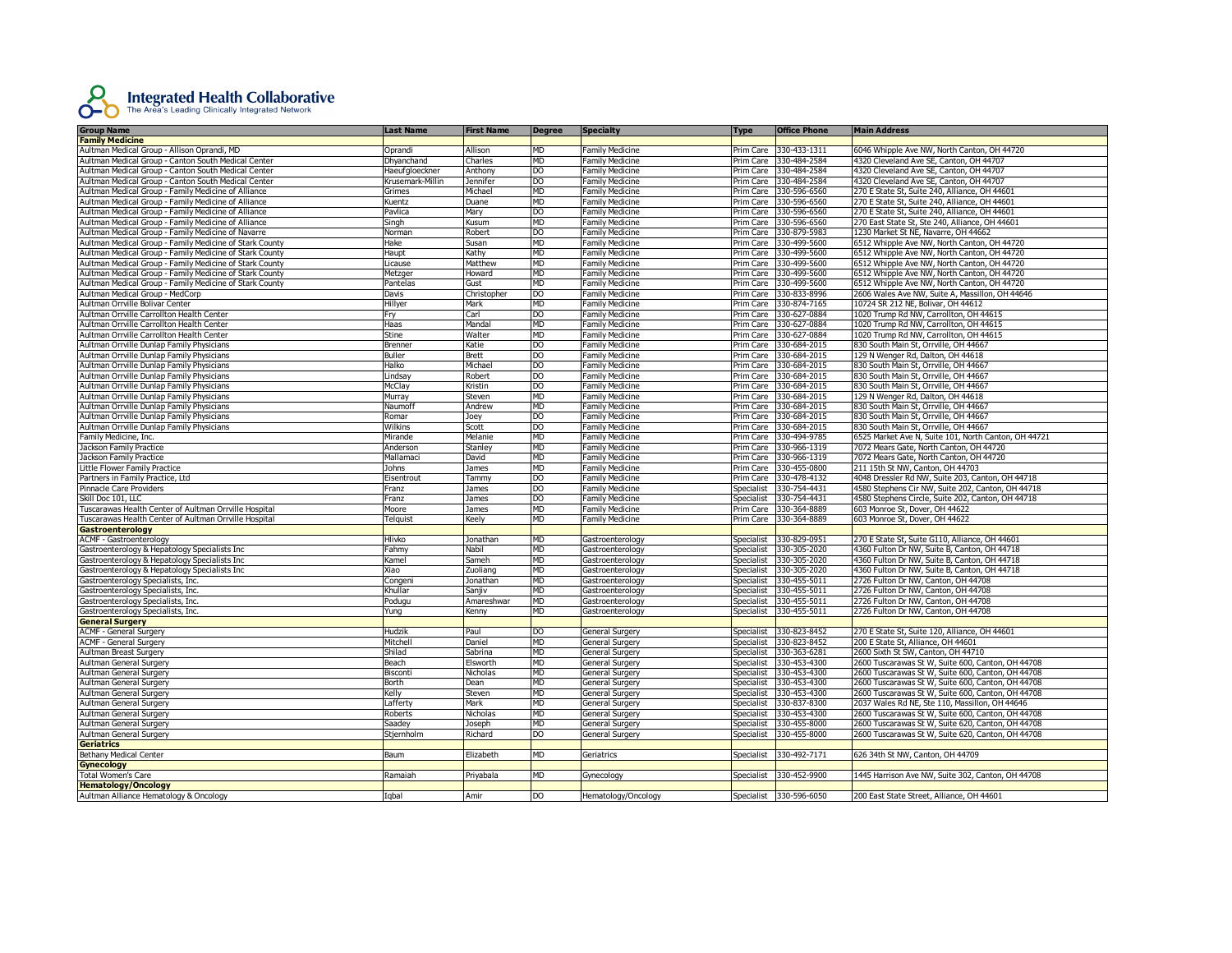

| <b>Group Name</b>                                                     | Last Name      | <b>First Name</b> | <b>Degree</b> | <b>Specialty</b>          | Type              | <b>Office Phone</b>    | <b>Main Address</b>                                |
|-----------------------------------------------------------------------|----------------|-------------------|---------------|---------------------------|-------------------|------------------------|----------------------------------------------------|
| <b>Hospitalist</b>                                                    |                |                   |               |                           |                   |                        |                                                    |
| 201 Medicine                                                          | Sabota         | Robert            | MD            | Hospitalist               | Specialist        | 330-363-6087           | 2600 6th St SW, H2 673, Canton, OH 44710           |
| <b>ACMF - Hospitalists</b>                                            | Amir           | Hasan             | <b>MD</b>     | Hospitalist               | Specialist        | 330-596-7955           | 200 E State St, Alliance, OH 44601                 |
| <b>ACMF - Hospitalists</b>                                            | Bhullar        | Karamji           | <b>MD</b>     | Hospitalist               | Specialist        | 330-596-7955           | 200 E State St, Alliance, OH 44601                 |
| <b>ACMF - Hospitalists</b>                                            | Karra          | Puran             | <b>MD</b>     | Hospitalist               | Specialist        | 330-596-7955           | 200 E State St, Alliance, OH 44601                 |
| <b>ACMF - Hospitalists</b>                                            | Sadek          | Hounein           | <b>MD</b>     | Hospitalist               | <b>Specialist</b> | 330-596-7955           | 200 E State St, Alliance, OH 44601                 |
| Aultman Medical Group - Inpatient Medicine                            | Alhatem        | Eid               | <b>MD</b>     | Hospitalist               | Specialist        | 330-363-2180           | 2600 6th St SW, Canton, OH 44710                   |
| Aultman Medical Group - Inpatient Medicine                            | Andreadis      | Athena            | <b>MD</b>     | Hospitalist               | Specialist        | 330-363-2180           | 2600 6th St SW, Canton, OH 44710                   |
|                                                                       |                |                   | MD            |                           |                   |                        |                                                    |
| Aultman Medical Group - Inpatient Medicine                            | Battula        | Saritha           |               | Hospitalist               | Specialist        | 330-363-2180           | 2600 6th St SW, Canton, OH 44710                   |
| Aultman Medical Group - Inpatient Medicine                            | Beard          | David             | <b>MD</b>     | Hospitalist               | Specialist        | 330-363-2180           | 2600 6th St SW, Canton, OH 44710                   |
| Aultman Medical Group - Inpatient Medicine                            | Beard          | Jennifer          | MD            | Hospitalist               | Specialist        | 330-363-2180           | 2600 6th St SW, Canton, OH 44710                   |
| Aultman Medical Group - Inpatient Medicine                            | Bertram        | Jason             | MD            | Hospitalist               | Specialist        | 330-363-2180           | 2600 6th St SW, Canton, OH 44710                   |
| Aultman Medical Group - Inpatient Medicine                            | Boufford       | Alessandra        | MD            | Hospitalist               | Specialist        | 330-363-2180           | 2600 6th St SW, Canton, OH 44710                   |
| Aultman Medical Group - Inpatient Medicine                            | <b>Bracken</b> | Eric              | MD            | Hospitalist               | Specialist        | 330-363-2180           | 2600 6th St SW, Canton, OH 44710                   |
| Aultman Medical Group - Inpatient Medicine                            | Chepyala       | Vishnu            | MD            | <b>Hospitalist</b>        | Specialist        | 330-363-2180           | 2600 6th St SW, Canton, OH 44710                   |
| Aultman Medical Group - Inpatient Medicine                            | Downes         | Sean              | MD            | Hospitalist               | Specialist        | 330-363-2180           | 2600 6th St SW, Canton, OH 44710                   |
| Aultman Medical Group - Inpatient Medicine                            | Godil          | Kareem            | MD            | Hospitalist               | Specialist        | 330-363-2180           | 2600 6th St SW, Canton, OH 44710                   |
| Aultman Medical Group - Inpatient Medicine                            | Hafeez         | Waqas             | MD            | Hospitalist               | Specialist        | 330-363-2180           | 2600 6th St SW, Canton, OH 44710                   |
| Aultman Medical Group - Inpatient Medicine                            | Houston        | Preston           | MD            | Hospitalist               | Specialist        | 330-363-2180           | 2600 6th St SW, Canton, OH 44710                   |
| Aultman Medical Group - Inpatient Medicine                            | Kaler          | Maninder          | MD            | Hospitalist               | Specialist        | 330-363-2180           | 2600 6th St SW, Canton, OH 44710                   |
| Aultman Medical Group - Inpatient Medicine                            | Khouri         | Yara              | MD            | Hospitalist               | Specialist        | 330-363-2180           | 2600 6th St SW, Canton, OH 44710                   |
| Aultman Medical Group - Inpatient Medicine                            | Mapara         | Sulaiman          | <b>MD</b>     | Hospitalist               | Specialist        | 330-363-2180           | 2600 6th St SW, Canton, OH 44710                   |
| Aultman Medical Group - Inpatient Medicine                            | Maurer         | Seth              | DO            | Hospitalist               | Specialist        | 330-363-2180           | 2600 6th St SW, Canton, OH 44710                   |
| Aultman Medical Group - Inpatient Medicine                            | O'Connor       | Ivor              | MD            | Hospitalist               | Specialist        | 330-363-2180           | 2600 6th St SW, Canton, OH 44710                   |
| Aultman Medical Group - Inpatient Medicine                            | Otomewo        | Emmanuel          | MD            | Hospitalist               | Specialist        | 330-363-2180           | 2600 6th St SW, Canton, OH 44710                   |
| Aultman Medical Group - Inpatient Medicine                            | Owate          | Okari             | MD            | Hospitalist               | Specialist        | 330-363-2180           | 2600 6th St SW, Canton, OH 44710                   |
| Aultman Medical Group - Inpatient Medicine                            | Plunk          | William           | DO            | Hospitalist               | Specialist        | 330-363-2180           | 2600 6th St SW, Canton, OH 44710                   |
| Aultman Medical Group - Inpatient Medicine                            | Pollino        | Noelle            | DO            | Hospitalist               | Specialist        | 330-363-2180           | 2600 6th St SW, Canton, OH 44710                   |
|                                                                       |                |                   |               |                           |                   |                        |                                                    |
| Aultman Medical Group - Inpatient Medicine                            | Ramanathan     | Ramnath           | MD            | <b>Hospitalist</b>        | Specialist        | 330-363-2180           | 2600 6th St SW, Canton, OH 44710                   |
| Aultman Medical Group - Inpatient Medicine                            | Rowley         | Gilbert           | MD            | Hospitalist               | Specialist        | 330-363-2180           | 2600 6th St SW, Canton, OH 44710                   |
| Aultman Medical Group - Inpatient Medicine                            | Sahney         | Narendra          | <b>MD</b>     | Hospitalist               | Specialist        | 330-363-2180           | 2600 6th St SW, Canton, OH 44710                   |
| Aultman Medical Group - Inpatient Medicine                            | Samaan         | Muhannad          | <b>MD</b>     | Hospitalist               | Specialist        | 330-363-2180           | 2600 6th St SW, Canton, OH 44710                   |
| Aultman Medical Group - Inpatient Medicine                            | Sunkar         | Madhavi           | <b>MD</b>     | Hospitalist               | Specialist        | 330-363-2180           | 2600 6th St SW, Canton, OH 44710                   |
| Aultman Medical Group - Inpatient Medicine                            | Yoder          | Andy              | <b>MD</b>     | Hospitalist               | Specialist        | 330-363-2180           | 2600 6th St SW, Canton, OH 44710                   |
| Aultman Medical Group - Inpatient Medicine                            | Zhou           | Min               | MD            | Hospitalist               | Specialist        | 330-363-2180           | 2600 6th St SW, Canton, OH 44710                   |
| <b>Infectious Disease</b>                                             |                |                   |               |                           |                   |                        |                                                    |
| Aultman Medical Group - Inpatient Medicine                            | Afshan         | Kiran             | MD            | <b>Infectious Disease</b> | Specialist        | 330-363-2180           | 2600 6th St SW, Canton, OH 44710                   |
| <b>Internal Medicine</b>                                              |                |                   |               |                           |                   |                        |                                                    |
| <b>Astute Medical Associates</b>                                      | Cooper         | Richard           | MD            | Internal Medicine         | Prim Care         | 330-455-5595           | 2425 13th St NW, Canton, OH 44708                  |
| Aultman Medical Group - Kevin Hill, M.D.                              | Hill           | Kevin             | MD            | <b>Internal Medicine</b>  | Prim Care         | 330-453-4000           | 2600 Tuscarawas St W, Suite 440, Canton, OH 44708  |
| Aultman Medical Group - MedCorp                                       | Chow           | Christopher       | <b>MD</b>     | <b>Internal Medicine</b>  | Prim Care         | 330-833-8996           | 2606 Wales Ave NW, Suite A, Massillon, OH 44646    |
| Aultman Medical Group - MedCorp                                       | Tarr           | Jennifer          | MD            | <b>Internal Medicine</b>  | Prim Care         | 330-833-8996           | 2606 Wales Ave NW, Suite A, Massillon, OH 44646    |
| Aultman Medical Group - North Canton Medical Center Internal Medicine | Bartram        | Chester           | MD            | <b>Internal Medicine</b>  | Prim Care         | 330-433-1200           | 6046 Whipple Ave NW, North Canton, OH 44720        |
| Aultman Medical Group - North Canton Medical Center Internal Medicine | Bitonte        | Amelia            | DO            | <b>Internal Medicine</b>  |                   | Prim Care 330-433-1200 | 6046 Whipple Ave NW, North Canton, OH 44720        |
| Aultman Medical Group - North Canton Medical Center Internal Medicine | Bruno          | Joanna            | MD            | <b>Internal Medicine</b>  |                   | Prim Care 330-433-1200 | 6046 Whipple Ave NW, North Canton, OH 44720        |
| Aultman Medical Group - North Canton Medical Center Internal Medicine | Cugino         | Lynette           | MD            | <b>Internal Medicine</b>  | Prim Care         | 330-433-1200           | 6046 Whipple Ave NW, North Canton, OH 44720        |
| Aultman Medical Group - North Canton Medical Center Internal Medicine | Fayen          | William           | MD            | <b>Internal Medicine</b>  | Prim Care         | 330-433-1200           | 6046 Whipple Ave NW, North Canton, OH 44720        |
| Aultman Medical Group - North Canton Medical Center Internal Medicine | Fiorentino     | Julia             | <b>MD</b>     | <b>Internal Medicine</b>  | Prim Care         | 330-433-1200           | 6046 Whipple Ave NW, North Canton, OH 44720        |
|                                                                       |                |                   | MD            |                           |                   |                        |                                                    |
| Aultman Medical Group - North Canton Medical Center Internal Medicine | Johnson        | Clifford          | <b>MD</b>     | <b>Internal Medicine</b>  | Prim Care         | 330-433-1200           | 6046 Whipple Ave NW, North Canton, OH 44720        |
| Aultman Medical Group - North Canton Medical Center Internal Medicine | Pauskar        | Privi             |               | <b>Internal Medicine</b>  | Prim Care         | 330-433-1200           | 6046 Whipple Ave NW, North Canton, OH 44720        |
| Aultman Medical Group - North Canton Medical Center Internal Medicine | Rodriguez      | Daniel            | <b>MD</b>     | <b>Internal Medicine</b>  |                   | Prim Care 330-433-1200 | 6046 Whipple Ave NW, North Canton, OH 44720        |
| Aultman Medical Group - Steven Weaver, MD                             | Weaver         | Steven            | <b>MD</b>     | Internal Medicine         | Prim Care         | 330-433-1770           | 6046 Whipple Ave NW, North Canton, OH 44720        |
| Aultman Orrville Bolivar Center                                       | Hiestand       | Matthew           | <b>MD</b>     | Internal Medicine         | Prim Care         | 330-874-7165           | 10724 SR 212 NE, Bolivar, OH 44612                 |
| Internal Medicine Clinic, Inc.                                        | Ahmed          | Maaz              | MD            | <b>Internal Medicine</b>  | Prim Care         | 330-364-7551           | 335 Oxford St, Suite C, Dover, OH 44622            |
| Internal Medicine Clinic, Inc.                                        | Ahmed          | Sumayya           | MD            | Internal Medicine         | Prim Care         | 330-492-2702           | 4368 Dressler Rd, Suite 202, Canton, OH 44718      |
| Jackson Family Practice                                               | Crock          | Ronald            | МD            | <b>Internal Medicine</b>  | Prim Care         | 330-966-1319           | 7072 Mears Gate, North Canton, OH 44720            |
| Mansard Medical Associates                                            | Hiland         | Thomas            | MD.           | Internal Medicine         | Prim Care         | 330-452-8858           | 2600 Tuscarawas St W, Suite 500, Canton, OH 44708  |
| Mansard Medical Associates                                            | Podugu         | Radha             | <b>MD</b>     | <b>Internal Medicine</b>  | Prim Care         | 330-452-8858           | 2600 Tuscarawas St W, Suite 500, Canton, OH 44708  |
| Mansard Medical Associates                                            | Shaheen        | Louis             | <b>MD</b>     | <b>Internal Medicine</b>  | Prim Care         | 330-452-8858           | 2600 Tuscarawas St W, Suite 500, Canton, OH 44708  |
| Millersburg Clinic                                                    | Latouf         | <b>Butros</b>     | <b>MD</b>     | <b>Internal Medicine</b>  | Prim Care         | 330-674-3434           | 5354 Township Road, Suite B, Millersburg, OH 44654 |
| Pinnacle Care Providers                                               | McClain        | Brian             | <b>MD</b>     | Internal Medicine         | Specialist        | 330-754-4431           | 4580 Stephens Cir NW, Suite 202, Canton, OH 44718  |
| <b>Premier Health Associates</b>                                      | Ahmed          | Ashraf            | <b>MD</b>     | Internal Medicine         | Prim Care         | 330-823-4000           | 22792 Harrisburg Westville Rd. Alliance. OH 44601  |
| <b>Premier Health Associates</b>                                      | Ahmed          | Michelle          | DO.           | <b>Internal Medicine</b>  | Prim Care         | 330-823-4000           | 22792 Harrisburg Westville Rd, Alliance, OH 44601  |
| Premier Health Associates                                             | Dih            | Jean              | MD            | Internal Medicine         | Prim Care         | 330-823-4000           | 22792 Harrisburg Westville Rd, Alliance, OH 44601  |
| Premier Health Associates                                             | El-Mobasher    | Gamal             | MD            | Internal Medicine         | Prim Care         | 330-823-4000           | 22792 Harrisburg Westville Rd, Alliance, OH 44601  |
| Skill Doc 101, LLC                                                    | McClain        | Brian             | MD            | Internal Medicine         | Specialist        | 330-754-4431           | 4580 Stephens Circle, Suite 202, Canton, OH 44718  |
| Stark County Physicians, LLC                                          | ۱am            | Steve             | MD            | internal Medicine         | Prim Care         | 330-244-8888           | 4143 Fulton Rd NW, Canton, OH 44718                |
| Tuscarawas Health Center of Aultman Orrville Hospital                 | <b>McCombs</b> | Michael           | DO            | Internal Medicine         | Prim Care         | 330-364-8889           | 603 Monroe St, Dover, OH 44622                     |
|                                                                       |                |                   |               |                           |                   |                        |                                                    |
| West Medical, Inc.                                                    | Covic          | Nermina           | MD            | Internal Medicine         | Prim Care         | 330-830-9378           | 2037 Wales Ave NW, Suite 130, Massillon, OH 44646  |
| West Medical, Inc.                                                    | Morrison       | Katharine         | DO            | <b>Internal Medicine</b>  | Prim Care         | 330-830-9378           | 2037 Wales Ave NW, Suite 130, Massillon, OH 44646  |
| West Medical, Inc.                                                    | Westerbeck     | John              | MD            | <b>Internal Medicine</b>  |                   | Prim Care 330-830-9378 | 2037 Wales Ave NW, Suite 130, Massillon, OH 44646  |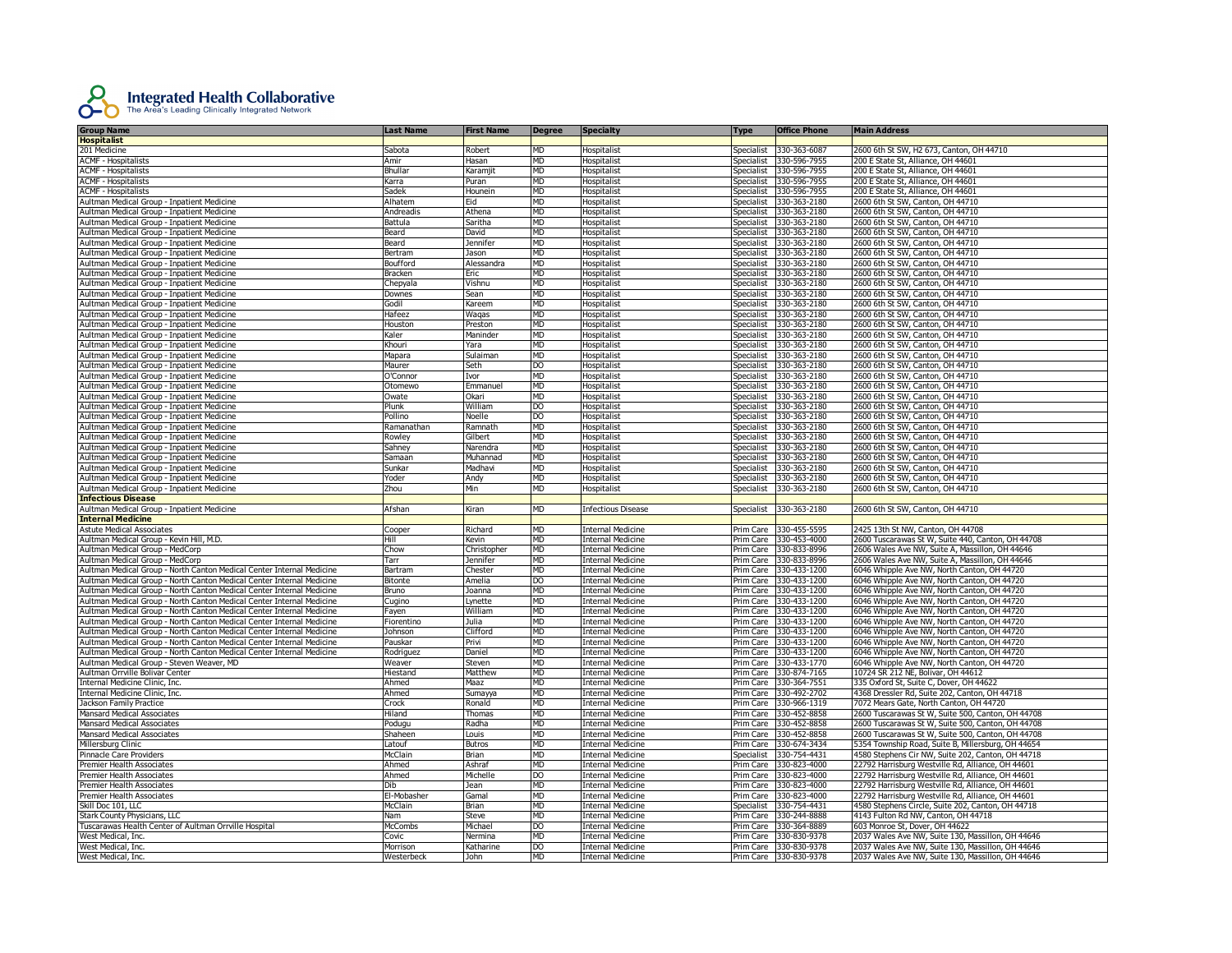

| <b>Group Name</b>                                       | Last Name     | <b>First Name</b> | Degree                  | <b>Specialty</b>          | <b>Type</b>       | <b>Office Phone</b>    | <b>Main Address</b>                                   |
|---------------------------------------------------------|---------------|-------------------|-------------------------|---------------------------|-------------------|------------------------|-------------------------------------------------------|
| <b>Nephrology</b>                                       |               |                   |                         |                           |                   |                        |                                                       |
| Kidney & Hypertension Consultants                       | Bhargava      | Pramod            | <b>MD</b>               | Nephrology                | Specialist        | 330-649-9400           | 4650 Hills and Dales Drive, Canton, OH 44708          |
| Kidney & Hypertension Consultants                       | Bucktowarsing | Bhavnish          | <b>MD</b>               | Nephrology                | Specialist        | 330-649-9400           | 4650 Hills and Dales Drive, Canton, OH 44708          |
| Kidney & Hypertension Consultants                       | Degenhard     | Anthony           | DO                      | Nephrology                | Specialist        | 330-649-9400           | 4650 Hills and Dales Drive, Canton, OH 44708          |
| Kidney & Hypertension Consultants                       | Garton        | <b>John</b>       | MD                      | Nephrology                | Specialist        | 330-649-9400           | 4650 Hills and Dales Drive, Canton, OH 44708          |
| Kidney & Hypertension Consultants                       | Kelley        | Kevin             | <b>MD</b>               | Nephrology                | Specialist        | 330-649-9400           | 4650 Hills and Dales Drive, Canton, OH 44708          |
| Kidney & Hypertension Consultants                       | Makey         | Dayanand          | <b>MD</b>               | Nephrology                | Specialist        | 330-649-9400           | 4650 Hills and Dales Drive, Canton, OH 44708          |
| Kidney & Hypertension Consultants                       | Rajan         | James             | MD                      | Nephrology                | Specialist        | 330-649-9400           | 4650 Hills and Dales Drive, Canton, OH 44708          |
| Renal Consultants, Inc.                                 | Kontamwar     | Abhijit           | <b>MD</b>               | Nephrology                | Specialist        | 330-454-9126           | 2600 Tuscarawas St W, Suite 160, Canton, OH 44708     |
| Renal Consultants, Inc.                                 | Maitra        | Arup              | <b>MD</b>               | Nephrology                | Specialist        | 330-454-9126           | 2600 Tuscarawas St W, Suite 160, Canton, OH 44708     |
| <b>Neurology</b>                                        |               |                   |                         |                           |                   |                        |                                                       |
| Neurocare Center, Inc.                                  | Drake         | Jennifer          | <b>DO</b>               | Neurology                 | Specialist        | 330-494-2097           | 4048 Dressler Rd NW, Canton, OH 44718                 |
| Neurocare Center, Inc.                                  | Drake         | Ryan              | DO                      | Neurology                 | Specialist        | 330-494-2097           | 4048 Dressler Rd NW, Canton, OH 44718                 |
| Neurocare Center, Inc.                                  | Earl          | Damien            | MD                      | Neurology                 | Specialist        | 330-494-2097           | 4048 Dressler Rd NW, Canton, OH 44718                 |
| Neurocare Center, Inc.                                  | Kinast        | Morris            | <b>MD</b>               | Neurology                 | Specialist        | 330-494-2097           | 4048 Dressler Rd NW, Canton, OH 44718                 |
| Neurocare Center, Inc.                                  | Stalker       | Andrew            | <b>MD</b>               | Neurology                 | Specialist        | 330-494-2097           | 4048 Dressler Rd NW, Canton, OH 44718                 |
| Neurocare Center, Inc.                                  | Zollinger     | Charles           | MD                      | Neurology                 | Specialist        | 330-494-2097           | 4048 Dressler Rd NW, Canton, OH 44718                 |
| <b>Neurosurgery</b>                                     |               |                   |                         |                           |                   |                        |                                                       |
| Aultman Neurosurgery                                    | Goel          | Rishi             | <b>MD</b>               | Neurosurgery              | Specialist        | 330-454-0702           | 2600 Tuscarawas St W, Suite 520, Canton, OH 44708     |
| Aultman Neurosurgery                                    | Weiner        | Mark              | <b>MD</b>               | Neurosurgery              | Specialist        | 330-454-0702           | 2600 Tuscarawas St W, Suite 520, Canton, OH 44708     |
| <b>Nurse Practitioner</b>                               |               |                   |                         |                           |                   |                        |                                                       |
| <b>ACMF - Gastroenterology</b>                          | French        | Dawn              | <b>CNP</b>              | <b>Nurse Practitioner</b> | <b>Specialist</b> | 330-829-0951           | 270 E State St, Suite G110, Alliance, OH 44601        |
| <b>ACMF - General Surgery</b>                           | Lenigar       | Terri             | <b>CNP</b>              | <b>Nurse Practitioner</b> | Specialist        | 330-823-8452           | 200 E State St. Alliance. OH 44601                    |
| <b>ACMF - Pain Management</b>                           | Campbell      | Cynthia           | $\overline{\text{CNP}}$ | <b>Nurse Practitioner</b> | Specialist        | 330-829-8699           | 270 E State St, Suite G105, Alliance, OH 44601        |
| AMG - Women's Health Services                           | Atkinson      | Sarah             | <b>CNP</b>              | <b>Nurse Practitioner</b> | Specialist        | 330-684-4797           | 832 South Main St SW, Ste 7 and 8, Orrville, OH 44677 |
| Atrium OB/GYN                                           | Welch         | Halle             | <b>CNP</b>              | <b>Nurse Practitioner</b> | Specialist        | 330-492-8001           | 4151 Holiday St NW, Canton, OH 44718                  |
| <b>Aultman General Surgery</b>                          | Gaskin        | Carole            | CNP                     | <b>Nurse Practitioner</b> | Specialist        | 330-453-4300           | 2600 Tuscarawas St W, Suite 600, Canton, OH 44708     |
| Aultman General Surgery                                 | McDonald      | Carolyn           | <b>CNP</b>              | <b>Nurse Practitioner</b> | Specialist        | 330-453-4300           | 2600 Tuscarawas St W, Suite 600, Canton, OH 44708     |
| Aultman Medical Group - Allison Oprandi, MD             | Collins       | Adriana           | CNP                     | <b>Nurse Practitioner</b> | Prim Care         | 330-433-1311           | 6046 Whipple Ave NW, North Canton, OH 44720           |
| Aultman Medical Group - Canton South Medical Center     | Bosler        | Ginger            | CNP                     | <b>Nurse Practitioner</b> | Prim Care         | 330-484-2584           | 4320 Cleveland Ave SE, Canton, OH 44707               |
| Aultman Medical Group - Family Medicine of Alliance     | Foraker       | Amanda            | <b>CNP</b>              | <b>Nurse Practitioner</b> | Prim Care         | 330-596-6560           | 270 E State St, Suite 240, Alliance, OH 44601         |
| Aultman Medical Group - Family Medicine of Alliance     | Stufft        | Brandy            | <b>CNP</b>              | <b>Nurse Practitioner</b> | Prim Care         | 330-596-6560           | 270 E State St, Suite 240, Alliance, OH 44601         |
| Aultman Medical Group - Family Medicine of North Canton | Hawthorne     | Tina              | <b>CNP</b>              | <b>Nurse Practitioner</b> | Prim Care         | 330-966-6701           | 6046 Whipple Ave NW, North Canton, OH 44720           |
| Aultman Medical Group - Family Medicine of North Canton | Kiesling      | Marcia            | <b>CNP</b>              | <b>Nurse Practitioner</b> | Prim Care         | 330-966-6701           | 6046 Whipple Ave NW, North Canton, OH 44720           |
| Aultman Medical Group - Family Medicine of North Canton | Reese         | Julie             | CNP                     | <b>Nurse Practitioner</b> | Prim Care         | 330-966-6701           | 6046 Whipple Ave NW, North Canton, OH 44720           |
| Aultman Medical Group - Family Medicine of Stark County | Lewis         | Bryan             | <b>CNP</b>              | <b>Nurse Practitioner</b> | Prim Care         | 330-499-5600           | 6512 Whipple Ave NW, North Canton, OH 44720           |
| Aultman Medical Group - Family Medicine of Stark County | Richards      | Shawn             | <b>CNP</b>              | <b>Nurse Practitioner</b> | Prim Care         | 330-499-5600           | 6512 Whipple Ave NW, North Canton, OH 44720           |
| Aultman Medical Group - Inpatient Medicine              | Amicone       | Bethany           | <b>CNP</b>              | <b>Nurse Practitioner</b> | Specialist        | 330-363-2180           | 2600 6th St SW, Canton, OH 44710                      |
| Aultman Medical Group - Inpatient Medicine              | Austin        | Bonnie            | <b>CNP</b>              | <b>Nurse Practitioner</b> | Specialist        | 330-363-2180           | 2600 6th St SW, Canton, OH 44710                      |
| Aultman Medical Group - Inpatient Medicine              | Baker         | <b>McKenzie</b>   | <b>CNP</b>              | <b>Nurse Practitioner</b> | Specialist        | 330-363-2180           | 2600 6th St SW, Canton, OH 44710                      |
| Aultman Medical Group - Inpatient Medicine              | Funk          | Sabrina           | <b>CNP</b>              | <b>Nurse Practitioner</b> | Specialist        | 330-363-2180           | 2600 6th St SW, Canton, OH 44710                      |
| Aultman Medical Group - Inpatient Medicine              | Lute          | Lori              | <b>CNP</b>              | <b>Nurse Practitioner</b> | Specialist        | 330-363-2180           | 2600 6th St SW, Canton, OH 44710                      |
| Aultman Medical Group - Inpatient Medicine              | Miller        | Meagan            | CNP                     | <b>Nurse Practitioner</b> | Specialist        | 330-363-2180           | 2600 6th St SW, Canton, OH 44710                      |
| Aultman Medical Group - Inpatient Medicine              | Mills         | Meghan            | <b>CNP</b>              | <b>Nurse Practitioner</b> | Specialist        | 330-363-2180           | 2600 6th St SW, Canton, OH 44710                      |
| Aultman Medical Group - Inpatient Medicine              | Murtaugh      | Danielle          | <b>CNP</b>              | <b>Nurse Practitioner</b> | Specialist        | 330-363-2180           | 2600 6th St SW, Canton, OH 44710                      |
| Aultman Medical Group - Inpatient Medicine              | Slabaugh      | Michael           | <b>CNP</b>              | <b>Nurse Practitioner</b> | Specialist        | 330-363-2180           | 2600 6th St SW, Canton, OH 44710                      |
| Aultman Medical Group - Inpatient Medicine              | Starr         | Rachel            | CNP                     | <b>Nurse Practitioner</b> | Specialist        | 330-363-2180           | 2600 6th St SW, Canton, OH 44710                      |
| Aultman Medical Group - Inpatient Medicine              | Stubblefield  | Stephanie         | $\mathsf{CNP}$          | <b>Nurse Practitioner</b> | Specialist        | 330-363-2180           | 2600 6th St SW, Canton, OH 44710                      |
| Aultman Medical Group - Inpatient Medicine              | Towner        | April             | <b>CNP</b>              | <b>Nurse Practitioner</b> | Specialist        | 330-363-2180           | 2600 6th St SW, Canton, OH 44710                      |
| Aultman Medical Group - Inpatient Medicine              | Woodruff      | Sarah             | <b>CNP</b>              | <b>Nurse Practitioner</b> | Specialist        | 330-363-2180           | 2600 6th St SW, Canton, OH 44710                      |
| Aultman Medical Group - Kevin Hill, M.D.                | Reynolds      | Susan             | $\mathsf{CNP}$          | <b>Nurse Practitioner</b> | Prim Care         | 330-453-4000           | 2600 Tuscarawas St W, Suite 440, Canton, OH 44708     |
| Aultman Medical Group - MedCorp                         | Richardson    | Richelle          | <b>CNP</b>              | <b>Nurse Practitioner</b> | Prim Care         | 330-833-8996           | 2606 Wales Ave NW, Suite A, Massillon, OH 44646       |
| Aultman Medical Group - MedCorp                         | Schnegg       | Melissa           | <b>CNP</b>              | <b>Nurse Practitioner</b> |                   | Prim Care 330-833-8996 | 2606 Wales Ave NW, Suite A, Massillon, OH 44646       |
|                                                         |               |                   |                         |                           |                   |                        |                                                       |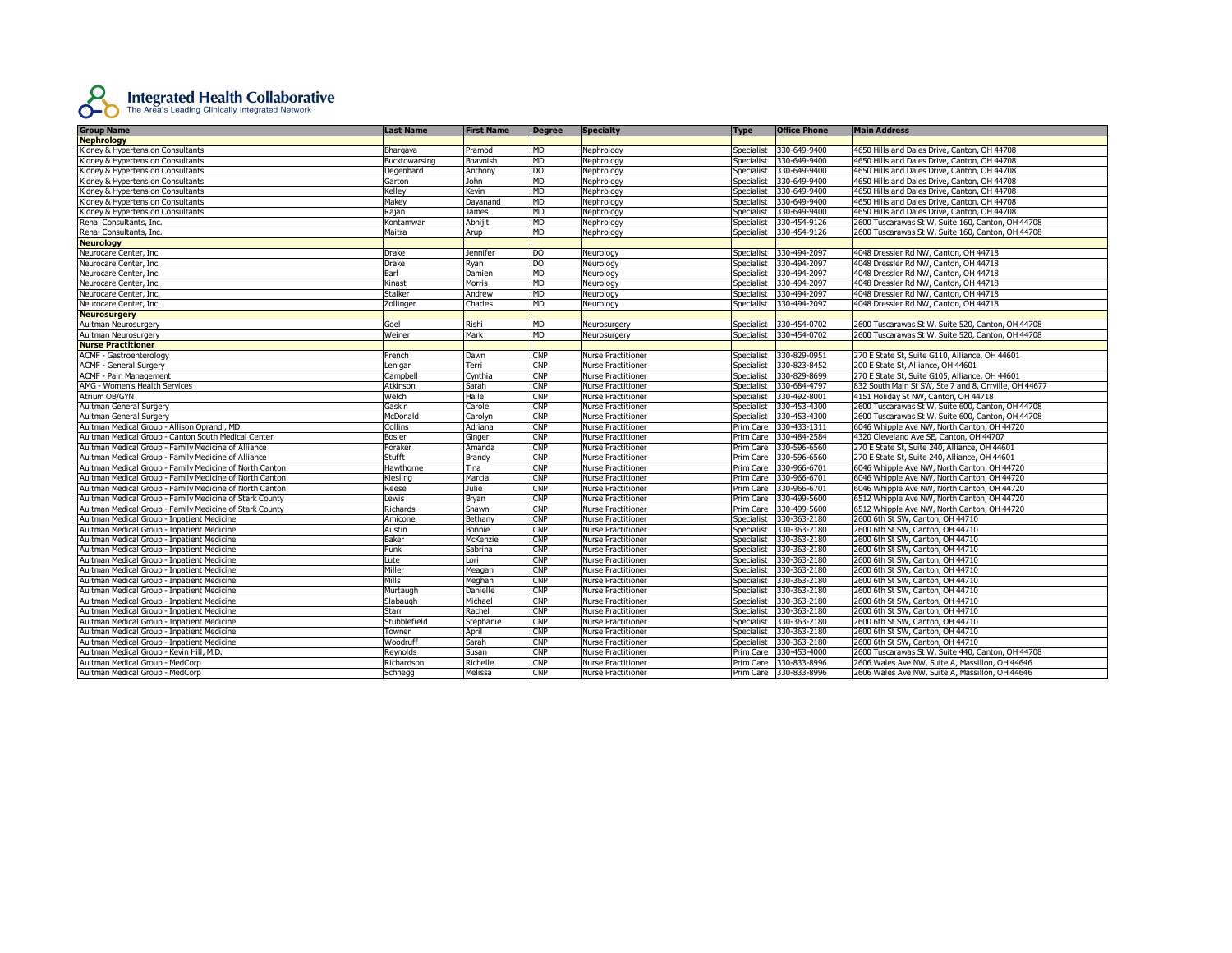

| <b>Group Name</b>                                                     | <b>Last Name</b> | <b>First Name</b> | <b>Degree</b>             | Specialty                 | <b>Type</b> | <b>Office Phone</b>    | <b>Main Address</b>                                  |
|-----------------------------------------------------------------------|------------------|-------------------|---------------------------|---------------------------|-------------|------------------------|------------------------------------------------------|
| Aultman Medical Group - North Canton Medical Center Internal Medicine | Gibbs            | Holly             | <b>CNP</b>                | <b>Nurse Practitioner</b> | Prim Care   | 330-433-1200           | 6046 Whipple Ave NW, North Canton, OH 44720          |
| Aultman Medical Group - North Canton Medical Center Internal Medicine | Milburn          | Christine         | <b>CNP</b>                | <b>Nurse Practitioner</b> | Prim Care   | 330-433-1200           | 6046 Whipple Ave NW, North Canton, OH 44720          |
| Aultman Medical Group - North Canton Medical Center Internal Medicine | Riordan          | Selena            | CNP                       | <b>Nurse Practitioner</b> |             | Prim Care 330-433-1200 | 6046 Whipple Ave NW, North Canton, OH 44720          |
| Aultman Medical Group - Steven Weaver, MD                             | Reese            | Julie             | $\mathsf{CNP}$            | <b>Nurse Practitioner</b> | Prim Care   | 330-433-1770           | 6046 Whipple Ave NW, North Canton, OH 44720          |
| Aultman Neurosurgery                                                  | Flight           | Chelsea           | CNP                       | <b>Nurse Practitioner</b> | Specialist  | 330-454-0702           | 2600 Tuscarawas St W, Suite 520, Canton, OH 44708    |
| Aultman Orrville Bolivar Center                                       | Baumberger-Smith | Marybeth          | <b>CNP</b>                | <b>Nurse Practitioner</b> | Prim Care   | 330-874-7165           | 10724 SR 212 NE, Bolivar, OH 44612                   |
| Aultman Orrville Carrollton Health Center                             |                  | Jillian           | <b>CNP</b>                | <b>Nurse Practitioner</b> |             | Prim Care 330-627-0884 | 1020 Trump Rd NW, Carrollton, OH 44615               |
|                                                                       | Berkshire        |                   | $\mathsf{CNP}$            |                           |             |                        |                                                      |
| Aultman Orrville Carrollton Health Center                             | Lovett           | Stephanie         |                           | <b>Nurse Practitioner</b> | Prim Care   | 330-627-0884           | 1020 Trump Rd NW, Carrollton, OH 44615               |
| Aultman Orrville Carrollton Health Center                             | McKee            | Pamela            | $\mathsf{CNP}$            | <b>Nurse Practitioner</b> |             | Prim Care 330-627-0884 | 1020 Trump Rd NW, Carrollton, OH 44615               |
| Aultman Orrville Dunlap Family Physicians                             | Akers            | Kari              | <b>CNP</b>                | <b>Nurse Practitioner</b> | Prim Care   | 330-684-2015           | 830 South Main St, Orrville, OH 44667                |
| Aultman Orrville Dunlap Family Physicians                             | Baltes           | Ryan              | <b>CNP</b>                | Nurse Practitioner        | Prim Care   | 330-684-2015           | 830 South Main St, Orrville, OH 44667                |
| Aultman Orrville Dunlap Family Physicians                             | Lorson           | Lindsey           | $\mathsf{CNP}$            | <b>Nurse Practitioner</b> | Prim Care   | 330-684-2015           | 830 South Main St. Orrville. OH 44667                |
| Aultman Orrville Dunlap Family Physicians                             | Rock             | Lerica            | $\mathsf{CNP}$            | <b>Nurse Practitioner</b> |             | Prim Care 330-684-2015 | 830 South Main St, Orrville, OH 44667                |
| Aultman Orrville Dunlap Family Physicians                             | Rogers           | Pamela            | CNP                       | <b>Nurse Practitioner</b> |             | Prim Care 330-684-2015 | 830 South Main St, Orrville, OH 44667                |
| Aultman Orrville Dunlap Family Physicians                             | Seffens          | Chelsie           | CNP                       | <b>Nurse Practitioner</b> | Prim Care   | 330-684-2015           | 830 South Main St, Orrville, OH 44667                |
| Aultman Orrville Dunlap Family Physicians                             | Tompkins         | Richard           | <b>CNP</b>                | <b>Nurse Practitioner</b> |             | Prim Care 330-684-2015 | 830 South Main St, Orrville, OH 44667                |
| Aultman Orrville Dunlap Family Physicians                             | Witmer           | Jessica           | $\mathsf{CNP}$            | <b>Nurse Practitioner</b> | Prim Care   | 330-684-2015           | 830 South Main St, Orrville, OH 44667                |
| Aultman Palliative Care                                               | Hughes           | Amy               | CNP                       | <b>Nurse Practitioner</b> | Specialist  | 330-479-7450           | 2821 Woodlawn Ave NW, Canton, OH 44718               |
| Aultman Palliative Care                                               | Merry            | Alan              | <b>CNP</b>                | <b>Nurse Practitioner</b> | Specialist  | 330-479-7450           | 2821 Woodlawn Ave NW, Canton, OH 44718               |
| <b>Bethany Medical Center</b>                                         | Baum-Beigie      | Abbey             | <b>CNP</b>                | <b>Nurse Practitioner</b> | Specialist  | 330-492-7171           | 626 34th St NW, Canton, OH 44709                     |
| <b>Bethany Medical Center</b>                                         | Nicholson        | Lauren            | CNP                       | <b>Nurse Practitioner</b> | Specialist  | 330-492-7171           | 626 34th St NW, Canton, OH 44709                     |
| Cardiovascular Consultants                                            | Barnes           | Kristin           | <b>CNP</b>                | <b>Nurse Practitioner</b> | Specialist  | 330-454-8076           | 2600 6th St SW, A-2 Suite 710, Canton, OH 44710      |
| Cardiovascular Consultants                                            | Fish             | Roxanne           | <b>CNP</b>                | <b>Nurse Practitioner</b> | Specialist  | 330-454-8076           | 2600 6th St SW, A-2 Suite 710, Canton, OH 44710      |
|                                                                       |                  |                   | <b>CNP</b>                |                           |             | 330-454-8076           | 2600 6th St SW, A-2 Suite 710, Canton, OH 44710      |
| Cardiovascular Consultants                                            | Mitzel           | Natalie           |                           | <b>Nurse Practitioner</b> | Specialist  |                        |                                                      |
| Cardiovascular Consultants                                            | Watson           | Ashley            | $\mathsf{CNP}$            | <b>Nurse Practitioner</b> | Specialist  | 330-454-8076           | 2600 6th St SW, A-2 Suite 710, Canton, OH 44710      |
| Cardiovascular Consultants                                            | Wyler            | Lori              | $\mathsf{CNP}$            | <b>Nurse Practitioner</b> | Specialist  | 330-454-8076           | 2600 6th St SW, A-2 Suite 710, Canton, OH 44710      |
| Family Medicine, Inc.                                                 | Smith            | <b>Bethany</b>    | CNP                       | <b>Nurse Practitioner</b> | Prim Care   | 330-494-9785           | 6525 Market Ave N. Suite 101. North Canton. OH 44721 |
| Gastroenterology Specialists, Inc.                                    | Dundon           | Sybil             | <b>CNP</b>                | <b>Nurse Practitioner</b> | Specialist  | 330-455-5011           | 2726 Fulton Dr NW, Canton, OH 44708                  |
| Gastroenterology Specialists, Inc.                                    | Greaves          | Joscelyn          | CNP                       | <b>Nurse Practitioner</b> | Specialist  | 330-455-5011           | 2726 Fulton Dr NW, Canton, OH 44708                  |
| Gastroenterology Specialists, Inc.                                    | Sander           | Mary              | CNP                       | <b>Nurse Practitioner</b> | Specialist  | 330-455-5011           | 2726 Fulton Dr NW, Canton, OH 44708                  |
| <b>Heart Core</b>                                                     | Grossman         | Patricia          | <b>CNP</b>                | <b>Nurse Practitioner</b> | Specialist  | 330-363-1342           | 2600 6th St SW, A-2 Suite 110, Canton, OH 44710      |
| <b>Heart Core</b>                                                     | Pfalzgraf        | Kaitlin           | <b>CNP</b>                | <b>Nurse Practitioner</b> | Specialist  | 330-363-1342           | 2600 6th St SW, A-2 Suite 110, Canton, OH 44710      |
| Lifecare Hospice                                                      | Stoudmire        | Melissa           | <b>CNP</b>                | <b>Nurse Practitioner</b> | Specialist  | 330-264-4899           | 1900 Akron RD, Wooster, OH 44691                     |
| Little Flower Family Practice                                         | Collier          | Sandra            | $\mathsf{CNP}$            | <b>Nurse Practitioner</b> |             | Prim Care 330-455-0800 | 211 15th St NW, Canton, OH 44703                     |
| Little Flower Family Practice                                         | Keniray          | Kelly             | CNP                       | <b>Nurse Practitioner</b> | Prim Care   | 330-455-0800           | 211 15th St NW, Canton, OH 44703                     |
| Mansard Medical Associates                                            | Millard          | Amanda            | <b>CNP</b>                | <b>Nurse Practitioner</b> | Prim Care   | 330-452-8858           | 2600 Tuscarawas St W, Suite 500, Canton, OH 44708    |
| Neurocare Center, Inc.                                                | Muncy            | Melinda           | CNP                       | <b>Nurse Practitioner</b> | Specialist  | 330-494-2097           | 4048 Dressler Rd NW, Canton, OH 44718                |
| Partners in Family Practice, Ltd                                      | Gordan           | Marian            | $\mathsf{CNP}$            | <b>Nurse Practitioner</b> | Prim Care   | 330-478-4132           | 4048 Dressler Rd NW, Suite 203, Canton, OH 44718     |
| Partners in Family Practice, Ltd                                      | Jones            | Gina              | $\mathsf{CNP}$            | <b>Nurse Practitioner</b> | Prim Care   | 330-478-4132           | 4048 Dressler Rd NW, Suite 203, Canton, OH 44718     |
| <b>Pinnacle Care Providers</b>                                        | Angel            | Julie             | <b>CNP</b>                | <b>Nurse Practitioner</b> | Specialist  | 330-754-4431           | 4580 Stephens Cir NW, Suite 202, Canton, OH 44718    |
| Pinnacle Care Providers                                               | Croston          | Jacqueline        | $\overline{\mathsf{CNP}}$ | <b>Nurse Practitioner</b> | Specialist  | 330-754-4431           | 4580 Stephens Cir NW, Suite 202, Canton, OH 44718    |
| Pinnacle Care Providers                                               | Griffith         | Beth              | $\mathsf{CNP}$            | <b>Nurse Practitioner</b> | Specialist  | 330-754-4431           | 4580 Stephens Cir NW, Suite 202, Canton, OH 44718    |
|                                                                       |                  |                   | N <sub>P</sub>            |                           |             |                        |                                                      |
| Pinnacle Care Providers                                               | Hanson           | Abby              |                           | <b>Nurse Practitioner</b> | Specialist  | 330-754-4431           | 4580 Stephens Cir NW, Suite 202, Canton, OH 44718    |
| Pinnacle Care Providers                                               | Hood             | Katie             | CNP                       | <b>Nurse Practitioner</b> | Specialist  | 330-754-4431           | 4580 Stephens Cir NW, Suite 202, Canton, OH 44718    |
| Pinnacle Care Providers                                               | Hozdic           | Linda             | <b>CNP</b>                | <b>Nurse Practitioner</b> | Specialist  | 330-754-4431           | 4580 Stephens Cir NW, Suite 202, Canton, OH 44718    |
| Pinnacle Care Providers                                               | Kennen           | Rachel            | CNP                       | <b>Nurse Practitioner</b> | Specialist  | 330-754-4431           | 4580 Stephens Cir NW, Suite 202, Canton, OH 44718    |
| Pinnacle Care Providers                                               | Lonca            | Justin            | $\mathsf{CNP}$            | <b>Nurse Practitioner</b> | Specialist  | 330-754-4431           | 4580 Stephens Cir NW, Suite 202, Canton, OH 44718    |
| Pinnacle Care Providers                                               | Lorson           | Suzette           | CNP                       | <b>Nurse Practitioner</b> | Specialist  | 330-754-4431           | 4580 Stephens Cir NW, Suite 202, Canton, OH 44718    |
| Pinnacle Care Providers                                               | <b>McAvinew</b>  | Ashley            | <b>CNP</b>                | <b>Nurse Practitioner</b> | Specialist  | 330-754-4431           | 4580 Stephens Cir NW, Suite 202, Canton, OH 44718    |
| Pinnacle Care Providers                                               | McAvinew         | Ben               | <b>CNP</b>                | <b>Nurse Practitioner</b> | Specialist  | 330-754-4431           | 4580 Stephens Cir NW, Suite 202, Canton, OH 44718    |
| Pinnacle Care Providers                                               | McClain          | Jennifer          | $\mathsf{CNP}$            | <b>Nurse Practitioner</b> | Specialist  | 330-754-4431           | 4580 Stephens Cir NW, Suite 202, Canton, OH 44718    |
| Pinnacle Care Providers                                               | Metcalf          | Erin              | <b>CNP</b>                | <b>Nurse Practitioner</b> | Specialist  | 330-754-4431           | 4580 Stephens Cir NW, Suite 202, Canton, OH 44718    |
| Pinnacle Care Providers                                               | Ridzi            | Tamas             | <b>CNP</b>                | <b>Nurse Practitioner</b> | Specialist  | 330-754-4431           | 4580 Stephens Cir NW, Suite 202, Canton, OH 44718    |
| Pinnacle Care Providers                                               | Trent            | Elizabeth         | <b>CNP</b>                | <b>Nurse Practitioner</b> | Specialist  | 330-754-4431           | 4580 Stephens Cir NW, Suite 202, Canton, OH 44718    |
| <b>Pinnacle Care Providers</b>                                        | Wasem            | Stacey            | $\mathsf{CNP}$            | <b>Nurse Practitioner</b> | Specialist  | 330-754-4431           | 4580 Stephens Cir NW, Suite 202, Canton, OH 44718    |
| Pinnacle Care Providers                                               | White            | Julie             | $\mathsf{CNP}$            | <b>Nurse Practitioner</b> | Specialist  | 330-754-4431           | 4580 Stephens Cir NW, Suite 202, Canton, OH 44718    |
| Premier Health Associates                                             | Bailey           | Danielle          | CNP                       | <b>Nurse Practitioner</b> | Prim Care   | 330-823-4000           | 22792 Harrisburg Westville Rd, Alliance, OH 44601    |
| Premier Health Associates                                             | Frischkorn       | Heather           | CNP                       | <b>Nurse Practitioner</b> |             | Prim Care 330-823-4000 | 22792 Harrisburg Westville Rd, Alliance, OH 44601    |
| Stark County Physicians, LLC                                          | Holliger         | Laura             | <b>CNP</b>                | <b>Nurse Practitioner</b> | Prim Care   | 330-244-8888           | 1441 South Main St, North Canton, OH 44720           |
|                                                                       | Johnson          |                   | $\mathsf{CNP}$            |                           |             | Prim Care 330-244-8888 |                                                      |
| Stark County Physicians, LLC                                          |                  | Heather           | <b>CNP</b>                | <b>Nurse Practitioner</b> |             |                        | 1441 South Main St, North Canton, OH 44720           |
| <b>Stark Women's Center</b>                                           | Fox              | Jaime             |                           | <b>Nurse Practitioner</b> | Specialist  | 330-493-0313           | 5000 Higbee Ave NW, Canton, OH 44718                 |
| <b>Stark Women's Center</b>                                           | Hicks            | Lynn              | <b>CNP</b>                | Nurse Practitioner        | Specialist  | 330-493-0313           | 5000 Higbee Ave NW, Canton, OH 44718                 |
| <b>Stark Women's Center</b>                                           | Laney            | Judy              | CNP                       | <b>Nurse Practitioner</b> | Specialist  | 330-493-0313           | 5000 Higbee Ave NW, Canton, OH 44718                 |
| <b>Stark Women's Center</b>                                           | Webb             | Diane             | $\mathsf{CNP}$            | <b>Nurse Practitioner</b> | Specialist  | 330-493-0313           | 5000 Higbee Ave NW, Canton, OH 44718                 |
| Tuscarawas Health Center of Aultman Orrville Hospital                 | Armstrong        | Mathew            | <b>CNP</b>                | <b>Nurse Practitioner</b> | Prim Care   | 330-364-8889           | 603 Monroe St, Dover, OH 44622                       |
| West Medical, Inc.                                                    | Sokol            | Weston            | <b>CNP</b>                | <b>Nurse Practitioner</b> |             | Prim Care 330-830-9738 | 2037 Wales Ave NW, Suite 130, Massillon, OH 44646    |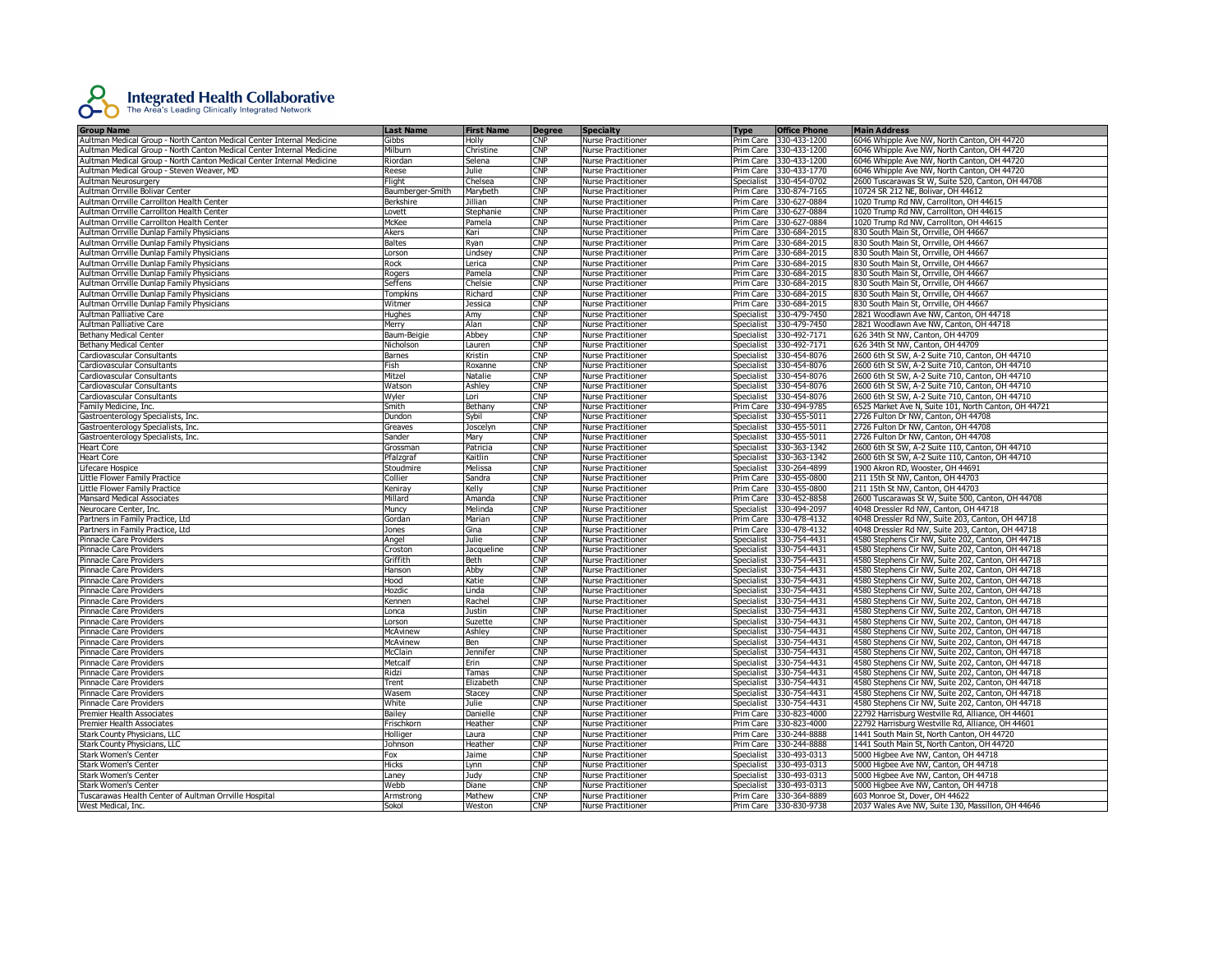

|                                               | <b>Last Name</b> | <b>First Name</b> | <b>Degree</b>  | <b>Specialty</b>          | <b>Type</b>       | <b>Office Phone</b>     | <b>Main Address</b>                                   |
|-----------------------------------------------|------------------|-------------------|----------------|---------------------------|-------------------|-------------------------|-------------------------------------------------------|
| Group Name                                    |                  |                   |                |                           |                   |                         |                                                       |
| AMG - Women's Health Services                 | Clark            | Samantha          | <b>MD</b>      | OB/GYN                    | Specialist        | 330-684-4797            | 832 South Main St SW, Ste 7 and 8, Orrville, OH 44677 |
| AMG - Women's Health Services                 | Laing            | Amelia            | MD             | OB/GYN                    | Specialist        | 330-684-4797            | 832 South Main St SW, Ste 7 and 8, Orrville, OH 44667 |
| AMG - Women's Health Services                 | Seals            | David             | MD             | OB/GYN                    | Specialist        | 330-684-4797            | 832 South Main St SW, Ste 7 and 8, Orrville, OH 44667 |
| Atrium OB/GYN                                 | DiGiacomo        | Peter             | D <sub>O</sub> | OB/GYN                    | Specialist        | 330-492-8001            | 4151 Holiday St NW, Canton, OH 44718                  |
| Atrium OB/GYN                                 | Goodrich         | <b>Breeze</b>     | MD             | OB/GYN                    | Specialist        | 330-492-8001            | 4151 Holiday St NW, Canton, OH 44718                  |
| Atrium OB/GYN                                 | Lemin            | Sara              | МD             | OB/GYN                    | Specialist        | 330-492-8001            | 4151 Holiday St NW, Canton, OH 44718                  |
| Atrium OB/GYN                                 | O'Dear           | Craig             | MD             | OB/GYN                    | Specialist        | 330-492-8001            | 4151 Holiday St NW, Canton, OH 44718                  |
| Atrium OB/GYN                                 | Patibandla       | Jay               | MD             | OB/GYN                    | Specialist        | 330-492-8001            | 4151 Holiday St NW, Canton, OH 44718                  |
| Atrium OB/GYN                                 | Wilson           | James             | <b>MD</b>      | OB/GYN                    | Specialist        | 330-492-8001            | 4151 Holiday St NW, Canton, OH 44718                  |
| Atrium OB/GYN                                 | Wychanko         | Naomi             | <b>MD</b>      | OB/GYN                    | Specialist        | 330-492-8001            | 4151 Holiday St NW, Canton, OH 44718                  |
| Edgar R Delacruz MD Inc                       | DeLaCruz         | Edgar             | MD             | OB/GYN                    | Specialist        | 330-364-7764            | 715 Shafer Ave, Dover, OH 44622                       |
| Generation Women's Health                     | Kiko             | Danielle          | MD             | OB/GYN                    | Specialist        | 330-956-5300            | 6555 Frank Ave NW, North Canton, OH 44720             |
| Generation Women's Health                     | Sovacool         | Jessica           | MD             | OB/GYN                    | Specialist        | 330-956-5300            | 6555 Frank Ave NW, North Canton, OH 44720             |
| Generation Women's Health                     | Willard          | Steven            | <b>MD</b>      | OB/GYN                    | Specialist        | 330-956-5300            | 6555 Frank Ave NW, North Canton, OH 44720             |
| Ohio Women's Health and Wellness              | Orafu            | Chinyere          | MD             | OB/GYN                    | Specialist        | 330-343-7800            | 420 S James St, Suite B, Dover, OH 44622              |
| Stark Women's Center                          | Hoppe            | Jay               | DO             | OB/GYN                    | <b>Specialist</b> | 330-493-0313            | 5000 Higbee Ave NW, Canton, OH 44718                  |
| <b>Stark Women's Center</b>                   | Jagadish         | Sunitha           | MD             | OB/GYN                    | Specialist        | 330-493-0313            | 5000 Higbee Ave NW, Canton, OH 44718                  |
| <b>Stark Women's Center</b>                   | Starcher         | Randall           | MD             | OB/GYN                    | Specialist        | 330-493-0313            | 5000 Higbee Ave NW, Canton, OH 44718                  |
|                                               |                  |                   | MD             |                           |                   |                         |                                                       |
| <b>Stark Women's Center</b>                   | Staub            | Megan             |                | OB/GYN                    | Specialist        | 330-493-0313            | 5000 Higbee Ave NW, Canton, OH 44718                  |
| <b>Stark Women's Center</b>                   | Vassas           | Melissa           | <b>MD</b>      | OB/GYN                    | Specialist        | 330-493-0313            | 5000 Higbee Ave NW, Canton, OH 44718                  |
| <b>Stark Women's Center</b>                   | Yang             | Julianne          | MD             | OB/GYN                    | Specialist        | 330-493-0313            | 5000 Higbee Ave NW, Canton, OH 44718                  |
| Steven Chismar, MD, LLC                       | Chismar          | Steven            | <b>MD</b>      | OB/GYN                    | Specialist        | 330-343-1200            | 200 Medical Park Dr, Suite A-2, Dover, OH 44622       |
| Tuscarawas County OB/GYN                      | Nwizu            | Marcel            | MD             | OB/GYN                    | Specialist        | 330-343-0890            | 200 Medical Park Dr, Suite B, Dover, OH 44622         |
| <b>Oncology-Medical</b>                       |                  |                   |                |                           |                   |                         |                                                       |
| Aultman Medical Group Hematology and Oncology | Khan             | Raza              | MD             | Oncology-Medical          | Specialist        | 330-438-6333            | 2600 6th St SW, Canton, OH 44710                      |
| Aultman Medical Group Hematology and Oncology | Vemulapalli      | Sunitha           | MD             | Oncology-Medical          | Specialist        | 330-438-6333            | 2600 6th St SW, Canton, OH 44710                      |
| Aultman Medical Group Hematology and Oncology | /ennepureddy     | Adarsh            | MD             | Oncology-Medical          | <b>Specialist</b> | 330-438-6333            | 2600 6th St SW, Canton, OH 44710                      |
| <b>Oncology - Gynecologic</b>                 |                  |                   |                |                           |                   |                         |                                                       |
| Aultman Gynecologic Oncology                  | Singh            | Sareena           | <b>MD</b>      | Oncology - Gynecologic    | Specialist        | 330-994-1280            | 2600 Tuscarawas St W, Suite 420, Canton, OH 44710     |
| <b>Ophthalmology</b>                          |                  |                   |                |                           |                   |                         |                                                       |
| Glaucoma & Eye Specialists                    | Assaad           | Manal             | <b>MD</b>      | Ophthalmology             | Specialist        | 330-433-0000            | 4360 Fulton Dr NW, Suite A, Canton, OH 44718          |
| Thomas A. Perkowski, DO, LTD                  | Perkowski        | Thomas            | DO             | Ophthalmology             | Specialist        | 330-343-3213            | 658 Boulevard, Dover, OH 44622                        |
| <b>Vision Care Associates</b>                 | Wherley          | Andrew            | <b>MD</b>      | Ophthalmology             | Specialist        | 330-343-3213            | 658 Boulevard, Dover, OH 44622                        |
| <b>Orthopedic Surgery</b>                     |                  |                   |                |                           |                   |                         |                                                       |
| Aultman Orthopedics & Sports Medicine         | Mungo            | David             | <b>MD</b>      | Orthopedic Surgery        | Specialist        | 330-596-6500            | 1900 S Union Ave, Suite 100, Alliance, OH 44601       |
| Aultman Orthopedics & Sports Medicine         | Vecci            | Michael           | DO             | Orthopedic Surgery        | Specialist        | 330-596-6500            | 1900 S Union Ave, Suite 100, Alliance, OH 44601       |
| Aultman Orthopedics & Sports Medicine         | Peterson         | Eric              | <b>MD</b>      | <b>Orthopedic Surgery</b> | Specialist        | 330-596-6500            | 1900 S Union Ave, Suite 100, Alliance, OH 44601       |
| Aultman Orthopedics & Sports Medicine         | Stalling         | Christopher       | DO             | Orthopedic Surgery        | Specialist        | 330-596-6500            | 1900 S Union Ave, Suite 100, Alliance, OH 44601       |
| Tri County Orthopedic Surgeons, Inc.          | Cochran          | <b>Jeffrey</b>    | DO             | <b>Orthopedic Surgery</b> | Specialist        | 330-837-8391            | 3244 Bailey St NW, Massillon, OH 44646                |
| Tri County Orthopedic Surgeons, Inc.          | Moretta          | Daniel            | D <sub>O</sub> | <b>Orthopedic Surgery</b> | Specialist        | 330-837-8391            | 3244 Bailey St NW, Massillon, OH 44646                |
| <b>Otolaryngology</b>                         |                  |                   |                |                           |                   |                         |                                                       |
| ACMF - Otolaryngology                         | Kanagy           | David             | <b>MD</b>      | Otolaryngology            | Specialist        | 330-596-6520            | 270 E State St, Suite 245, Alliance, OH 44601         |
| Kurt C. Garren, MD, Inc.                      | Garren           | Kurt              | <b>MD</b>      | Otolaryngology            | Specialist        | 330-343-9600            | 515 Union Ave, Dover, OH 44622                        |
| Ohio Head and Neck Surgeons                   | Bogdan           | Charles           | <b>MD</b>      | Otolaryngology            | Specialist        | 330-492-2844            | 4912 Higbee Ave NW, Suite 200, Canton, OH 44718       |
| Ohio Head and Neck Surgeons                   | Brescia          | Aaron             | MD             | Otolaryngology            | Specialist        | 330-492-2844            | 4912 Higbee Ave NW, Suite 200, Canton, OH 44718       |
| Ohio Head and Neck Surgeons                   | Ramsey           | Kent              | МD             | Otolaryngology            | Specialist        | 330-492-2844            | 4912 Higbee Ave NW, Suite 200, Canton, OH 44718       |
| Ohio Head and Neck Surgeons                   | Smith            | Darrell           | <b>MD</b>      | Otolaryngology            | Specialist        | 330-492-2844            | 4912 Higbee Ave NW, Suite 200, Canton, OH 44718       |
| <b>Pediatric Neonatology</b>                  |                  |                   |                |                           |                   |                         |                                                       |
| Perinatal & Pediatric Services, Inc.          | Bokisa           | Arielle           | <b>MD</b>      | Pediatric Neonatology     | Specialist        | 330-438-7430            | 2600 Sixth St SW, Canton, OH 44710                    |
| Perinatal & Pediatric Services, Inc.          | Oloya            | Richard           | <b>MD</b>      | Pediatric Neonatology     | Specialist        | 330-438-7430            | 2600 Sixth St SW, Canton, OH 44710                    |
| Perinatal & Pediatric Services, Inc.          | Sobowale         | Adeyemi           | <b>MD</b>      | Pediatric Neonatology     | Specialist        | 330-438-7430            | 2600 Sixth St SW, Canton, OH 44710                    |
| Perinatal & Pediatric Services, Inc.          | Vazquez          | Roger             | MD             | Pediatric Neonatology     | Specialist        | 330-438-7430            | 2600 Sixth St SW, Canton, OH 44710                    |
| <b>Pediatric Pulmonary</b>                    |                  |                   |                |                           |                   |                         |                                                       |
| Northeast Ohio Pediatric Pulmonary Center     | Oliveti          | John              | MD             | Pediatric Pulmonary       |                   | Specialist 330-899-0300 | 1790 Town Park Blvd, Suite I, Uniontown, OH 44685     |
|                                               |                  |                   |                |                           |                   |                         |                                                       |